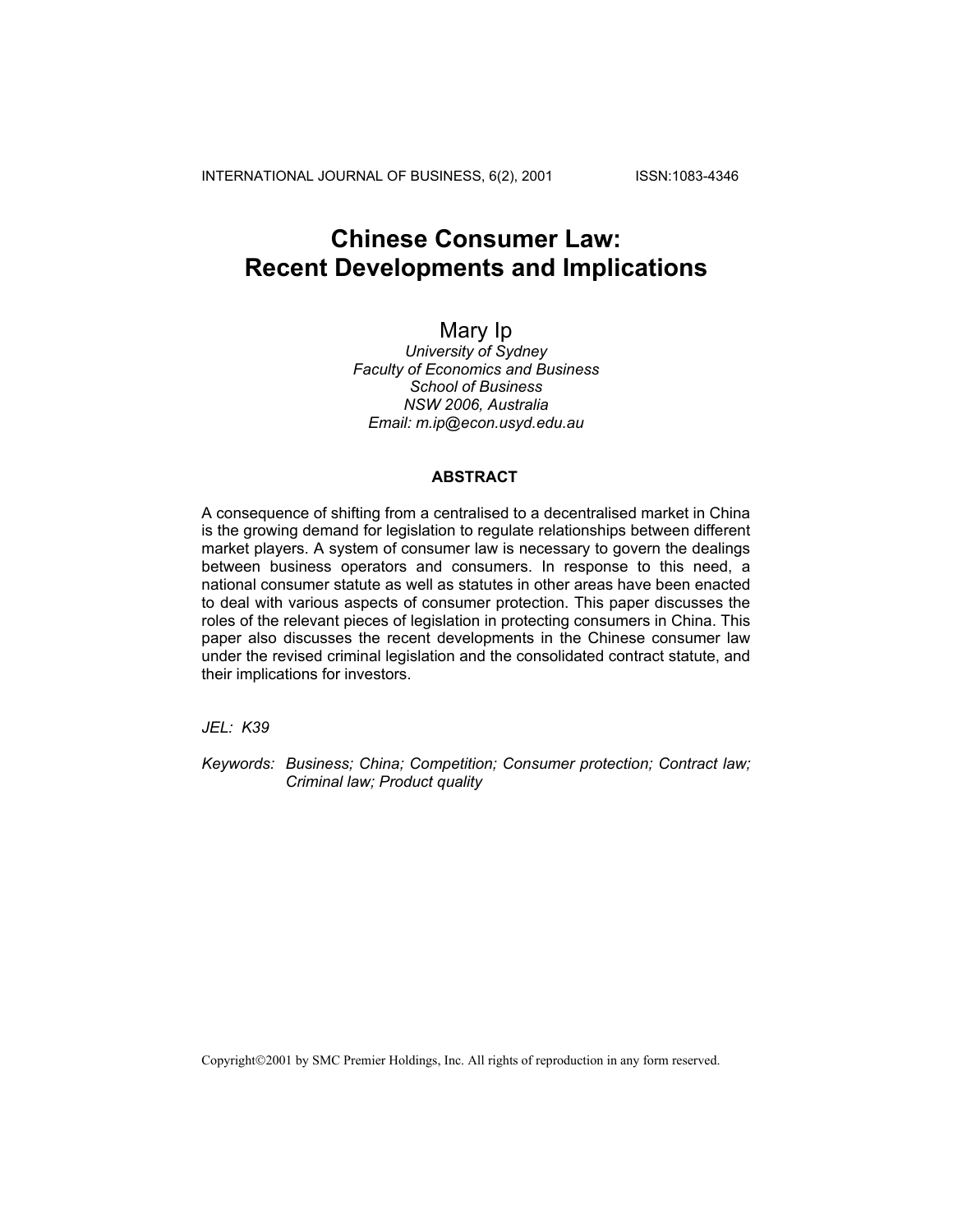#### **I. INTRODUCTION**

There is a saying among foreign business operators that, even selling sewing needles, you can still make a fortune in China, if everyone buys one needle from you. This statement suggests the magnitude of the Chinese consumer market. China has nearly a quarter of the world's population. With its 1.25 billion people, all potential consumers, China has become a substantial world market. In addition to the huge population, China's market-oriented economic reform, its on-going open door policy for foreign investment, and its forthcoming entry to the World Trade Organisation is bringing about a blossoming of the commodity market.

However, even under these favourable trading conditions, not all investments in China warrant a rich return. Instead some have suffered from crushing failure. One explanation for this is that foreign investors are unfamiliar with the legal environment in China, and are not aware of the growth of the Chinese consumer movement. Consumer protection is a relatively new area of law in China. In spite of its profound impact on traders in the Chinese market place, the study of Chinese consumer law is not popular amongst western scholars. Very little has been written in a foreign language about the legislation protecting consumers, even though it is part of the overall Chinese legal reform.<sup>1</sup>

The primary aims of this paper are to increase foreign investors' awareness of legal protection of consumers in China, and to generate discussion in this area of law amongst foreign scholars. With these goals in mind, the paper is divided into four parts. In part one, the paper briefly discusses the major Chinese legislation relevant to consumer protection, such as the General Principles of Civil Law, the Product Quality Law, the Unfair Competition Law, the Advertising Law, and the Consumer Protection Law. In part two, the paper focuses on examining aspects of consumerism in recent enactments, namely, *The Criminal Law of the People's Republic of China,* and *The Contract Law of the People's Republic of China.* In part three, the paper discusses the implications of the Chinese consumer law and its latest developments for business operators. The final part submits that these legislations all have a distinct role in the consumer protection movement. They supplement rather than replace each other.

## **II. THE LEGAL FRAMEWORK OF CHINESE CONSUMER PROTECTION - AN OVERVIEW**

The theory of consumer protection does not have a long history in contemporary China. This is partly because the establishment of the People's Republic of China in 1949 brought about a major change to the structure of the Chinese economy. From 1949 to 1978, the Chinese government adopted a model of planned economy, where the State controlled production and distribution of all commodities. $^2$  Since the government purchased all production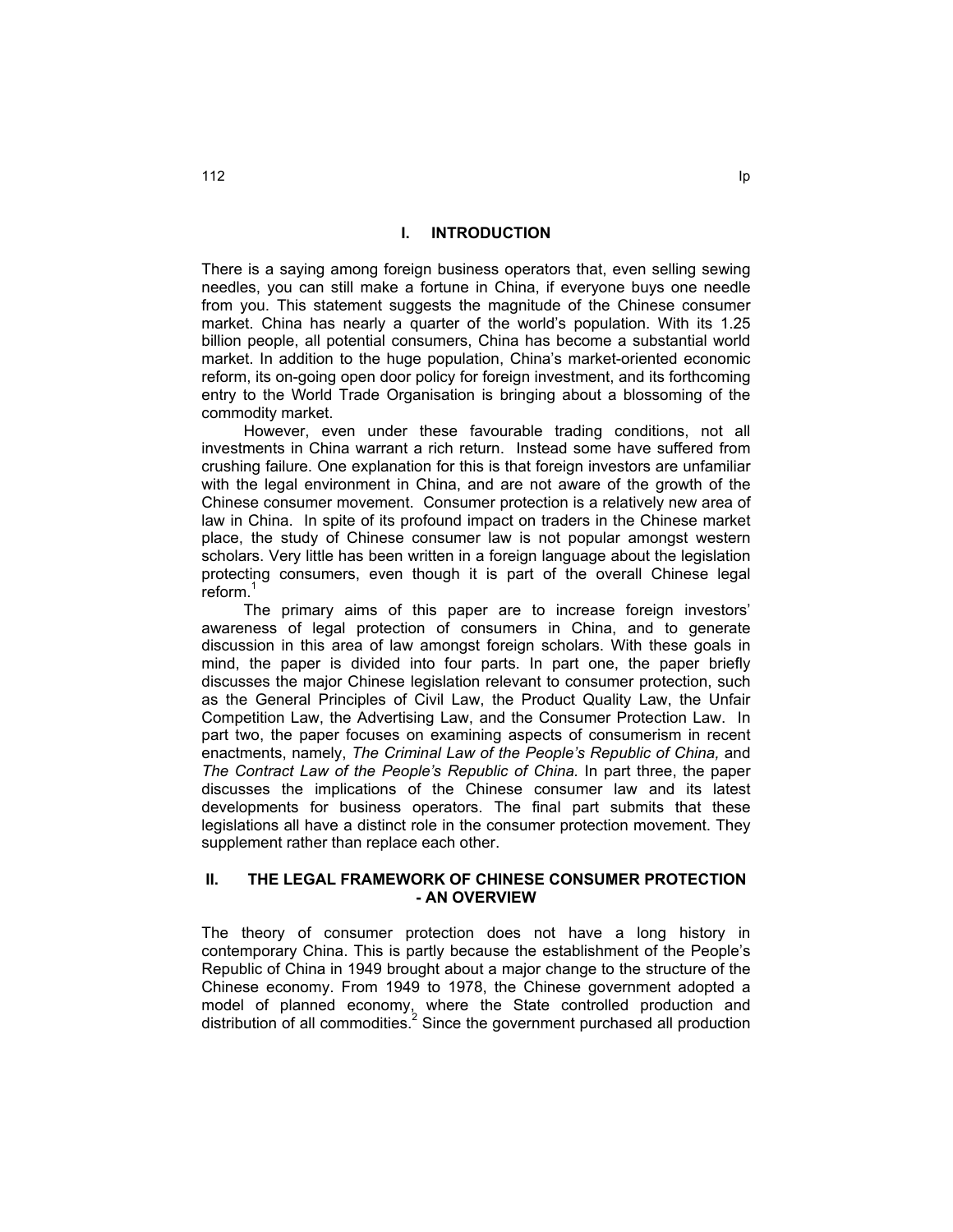from manufacturers, the latter were not concerned with profit-making. Furthermore, there was no incentive for business operators to behave unethically or dishonestly to obtain greater profits.<sup>3</sup> At the same time, under the ration system, consumers could not complain about the poor quality of any product allotted. Thus, the concept of consumer protection was left with no significant role to play.

Since 1978 China has undergone a radical transformation from its socialist planned economy to a 'socialist market'<sup>4</sup> economic structure, and it has adopted a new open door policy for foreign investment. A consequence of the socialist market economy is an increase in conflict of interest between business operators and consumers, because business operators must now profit through greater production and sales.<sup>5</sup> This has led to the resurrection of consumerism in China.

China realised that the transition to a socialist market economy would not be possible without a corresponding reform of the legal system. Since 1979, the National People's Congress and its Standing Committee have enacted 286 statutes, 700 administrative rules, and 4000 local laws and regulations.<sup>6</sup> All of these laws form the framework of a socialist legal system for China's market economy, under which Chinese consumer law has gradually developed. Consumer legal protection first appeared at city and province level in the 1980's.7 Some examples of early consumer protection laws are: *The Fujian Province, Consumers' Lawful Interests Protection Regulations;8* and *The Beijing Municipality, Protection of Consumers' Lawful Interests Regulations*. 9 Although city or province regulations may vary, they have the potential advantage of being better able to meet local needs, as consultation is usually carried out before enactment.<sup>10</sup> Furthermore in a vast country like China, local regulations do play an important role. $11$ 

Together with the consumer laws at city and province level, the National government has passed other legislation,  $12$  some of whose provisions also provide legal protection for consumers. The major legislation includes the General Principles of Civil Law, the Product Quality Law, the Unfair Competition Law, and the Advertising Law.<sup>13</sup>

#### **2.1 The General Principles of Civil Law of the People's Republic of China**

*The General Principles of Civil Law of the People's Republic of China* came into force on 1 January 1987.14 The Law lays the foundation for safeguarding consumer's rights and interests. For example, Article 3 states that all parties shall enjoy equality of position in their civil activities. Article 4 further states that civil activities shall respect the principles of voluntary participation, equity, compensation at equal value, honesty, and trustworthiness. In addition, Article 98 provides that citizens shall enjoy the right to life and to health. The Law not only imposes contractual<sup>15</sup> and tortious<sup>16</sup> liabilities on parties in their civil activities, but its also embodies the fundamental principles of legal remedy. Under the General Principles of Civil Law, the victim, usually the consumer in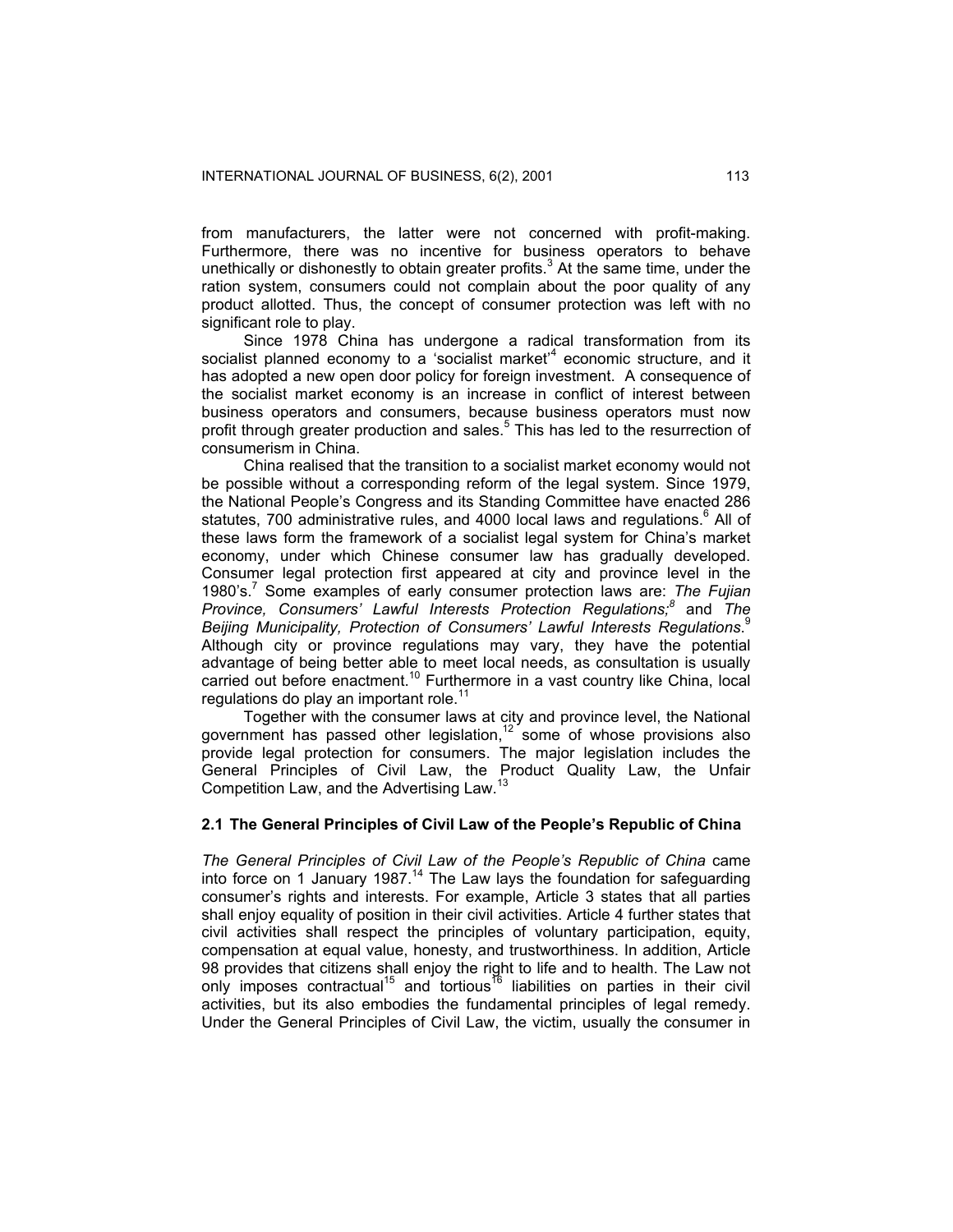the case of product liability, is entitled to damages, lost income, living allowance in case of disability, medical expenses, funeral expenses, and basic living costs for the deceased's dependants. $<sup>1</sup>$ </sup>

# **2.2 The Product Quality Law of the People's Republic of China**

*The Product Quality Law of the People's Republic of China* came into effect on 1 September 1993.<sup>18</sup> It consists of 51 Articles and is divided into 6 parts. Given the fact that product quality standards are a rather serious issue in China.<sup>19</sup> Part II of the Act deals comprehensively with the supervision and administration of product quality. One objective of the Act is to safeguard the legal rights and interests of consumers as well as users.<sup>20</sup> To achieve this goal, the Act stipulates liability and obligation for business operators at different levels of the distribution chain. Article 14 sets out the liabilities for manufacturers, who are required to ensure product quality. For example, manufacturers must comply with national or industry standards for the protection of health, personal safety, and property safety; and manufacturers must ensure that their product conforms to any standards indicated on the product itself or its packaging. To a great extent, the manufacturer's product liability applies equally to the seller. Article 28 sets out additional liabilities for sellers regarding remedial actions for consumers or users. For instance, the seller may be required to offer repair, replacement or return of the product sold.

It is important to note that consumer's and user's right of action under the Act is limited to 2 years; and the right to claim compensation is limited to 10 years. The time commences when the consumer or user has actual or constructive knowledge of the infringement of his or her rights, or when the defective product is first delivered to the consumer or user, providing the safeuse period has not expired.

# **2.3 The Law of the People's Republic of China Against Unfair Competition**

*The Law of the People's Republic of China Against Unfair Competition* came into force on 1 December 1993. $^{21}$  It consists of 33 Articles divided into 5 parts. Part I stipulates the objectives of the Act and also provides a definition for its main terminologies. The main purpose of the Act is to encourage and protect fair competition in order to safeguard the lawful rights and interests of business operators and consumers.22 It is submitted23 that healthy competition ultimately benefits consumers by providing access to goods and services at the lowest possible price. Part II outlaws certain categories of conduct with respect to unfair competition. Part III supervises and examines acts of unfair competition. Part IV sets out the liability for business operators and Part V pronounces the implementation date of the Act.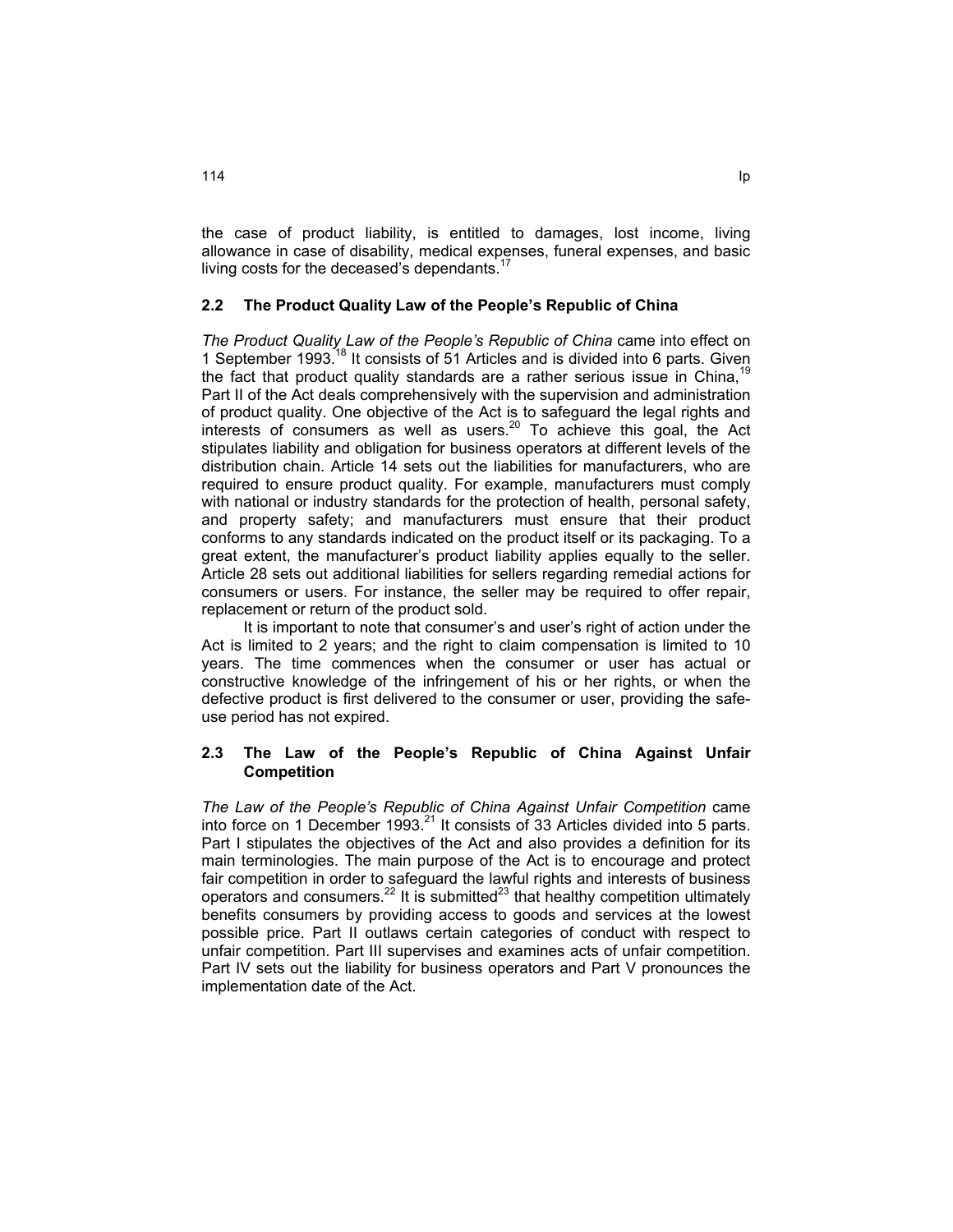The stipulation relevant for consumer protection is grouped under the substantive provisions of Part II of the Act. Articles 5, 9 and 13 prohibit those anti-competitive behaviours that directly affect consumers. This includes deceptive practices such as passing off of registered trademarks; unauthorised use of a name and packaging in order to imitate other goods and services; false or misleading advertising; and dishonest use of competitions, such as offering prizes, as a marketing technique.

#### **2.4 The Advertising Law of the People's Republic of China**

*The Advertising Law of the People's Republic of China* became effective on 1 February 1995.<sup>24</sup> Advertising is considered as an important source of consumer information, which exerts a powerful influence on consumer decision-making.<sup>25</sup> The basic objective of the Act is to protect the consumer from misleading and deceptive advertising. To achieve this, the Act prescribes the general standard and content for advertising which broadly speaking, must be clear, truthful and distinct.<sup>26</sup> At the same time, the Act supervises the conduct of those people engaged in advertising activities. This includes advertisers, advertising agents, and advertisement publishers, the meanings of which are clearly defined in Article  $2.27$  The Act also provides that this Law prevails in case of conflict between this and previous laws or regulations.<sup>28</sup>

# **2.5 The need for promulgation of a consumer protection legislation**

Although these legislations<sup>29</sup> all serve to protect consumer rights and interests, they are primarily promulgated for other objectives. Consequently, the issue of consumer protection could not be directly addressed in this jumble of laws. For instance, the objective of the Product Quality Law is limited to supervising product quality and imposing product liability on manufacturer and seller. Nevertheless, product quality is just one aspect of consumer protection. The Unfair Competition Law is stipulated basically for promoting fair competition amongst business operators. Undoubtedly, fair competition ultimately benefits consumers, but the Law is far from adequate in protecting consumers from predatory trade practices. Although the General Principles of Civil Law provides the fundamental concept of liability for protecting consumers, it only covers the facet of civil liability.

In response to this scattered and fragmentary system of consumer law, the Law of the People's Republic of China on the Protection of the Rights and Interests of Consumers (Consumer Protection Law) was enacted in 1993. As its title states, the purpose of the legislation is to uphold consumer welfare, and the consumer is the key figure in the legislation. This is the first piece of Chinese law, tailor-made at national level that provides comprehensive, systematic, and specific coverage for consumer protection. Furthermore, it serves as the nucleus of the system of consumer law in China. Thus, the Consumer Protection Law merits discussion in greater detail.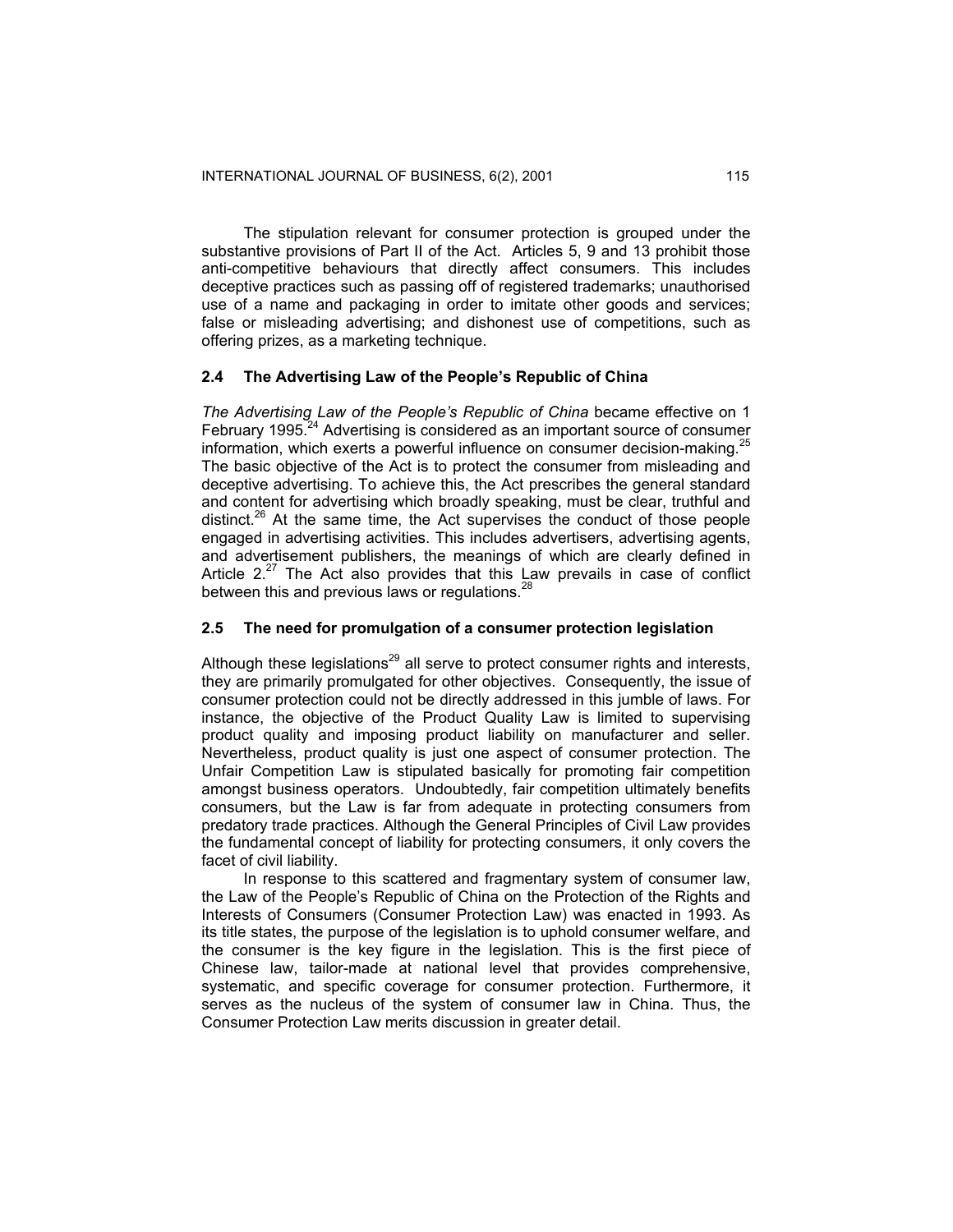# **2.6 The Law of the People's Republic of China on the Protection of the Rights and Interests of Consumers**

*The Law of the People's Republic of China on the Protection of the Rights and*  Interests of Consumers came into effect on 1 January 1994.<sup>30</sup> It consists of 55 Articles and is divided into 8 Chapters. By incorporating the spirit of consumer protection as spelt out in the United Nations Guidelines for Consumer Protection of  $1985$ ,<sup>31</sup> Chapter 2 of the Law articulates nine consumer rights. These include not only the legitimate consumers' needs $^{32}$  as provided by the United Nations Guidelines, but also other rights which are specific to China. The more traditional consumer rights are: a) the right to personal and property safety; b) the right to knowledge; c) the right to free choice of commodities or services; d) the right to fair dealing; e) the right to compensation; f) the right to association; and g) the right to obtain information*.* The Consumer rights specific to China are: a) the right to respect of personal dignity, ethnicity, customs, and traditions; b) the right to supervise; and c) the right to report, complain and criticise.

Chapter 3 of the Law parallels consumer rights with the corresponding obligations of business operators. Business operators are obliged a) to comply with product and service safety requirements; b) to guarantee that the quality of goods and services corresponds to their description; c) to supply their true identity and trade mark; d) not to impose unfair or unreasonable terms on consumers; e) to issue purchase receipts or service vouchers; f) to provide accurate information and to avoid misleading or false advertising; g) to listen to and accept consumers' opinion and supervision; and h) not to insult consumers or violate their personal freedom.

To realise the constitutional right of consumers to form associations, Chapter 5 of the Law was enacted to legalise Chinese consumer groups, the first of which appeared in 1984. Under Article 31, there are two categories of consumer groups: consumer associations, and other consumer organisations.<sup>33</sup> Their duties and functions as spelt out in Article 32 include providing information and consulting services to consumers; supervising commodities and services; accepting and investigating consumer complaints; and supporting the claims of aggrieved consumers. In implementing their duties and functions, consumer associations have been tremendously active in such areas as participating in the drafting of legislation and producing publications:<sup>34</sup> launching extensive publicity campaigns;35 and developing various educational programs for consumers.

The Law stipulates a hierarchy of dispute resolution mechanisms for consumers and business operators. First of all the disputing parties can negotiate a settlement. Although this is the most time-effective, inexpensive, and amicable way to deal with the problem, its success or effectiveness depends on the willingness of the business operator to compromise, and on the negotiation skills of the consumer.<sup>36</sup> Alternatively, an aggrieved consumer may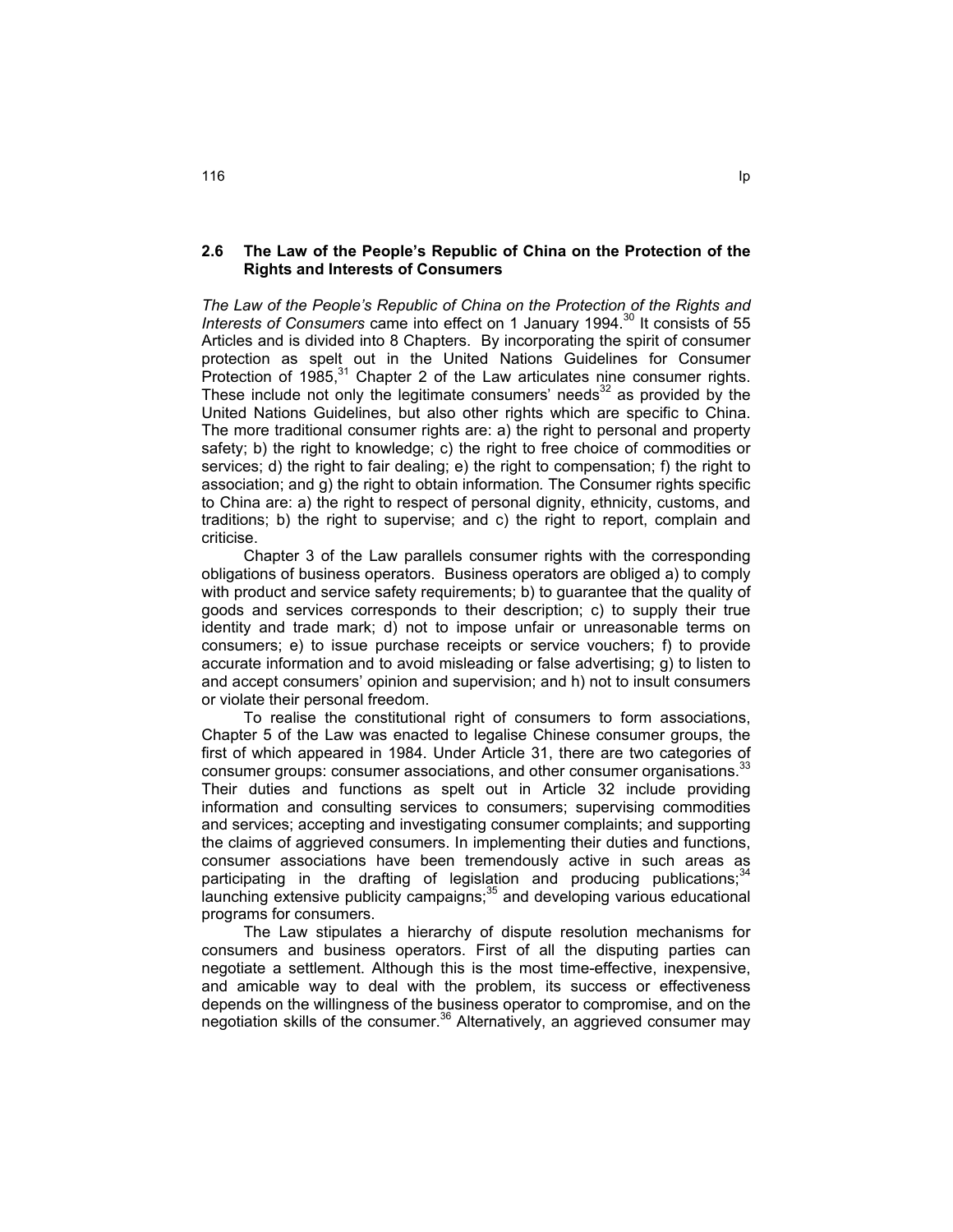petition a consumer association for mediation. In order to facilitate mediation by consumer associations, and to encourage consumers to employ this means of dispute settlement, *The Regulations for the Handling of Consumer Complaints by the China Consumer Association* was announced on 1 August 1995*. <sup>37</sup>* The Regulations set out general principles for complaints, the jurisdiction of consumer associations at various levels to receive complaints, and the procedure together with the method of handling complaints. A third option for the consumer in resolving a dispute is to lodge a complaint with the relevant administrative department. The pertinent regulation, namely *The Provisional Regulations for the Handling of Consumer Complaints by the Administrative Organs for Industry and Commerce,38* was issued on 15 March 1996. The Regulations set forth the procedures for lodging a consumer complaint, the timeframe within which the administrative department must handle the complaint, and the imposition of penalty by the administrative department pursuant to the Law. Under the Law, consumers can also apply to an arbitration organisation. Arbitration is the traditional and preferred method of settling disputes in China. Chinese arbitration law has undergone considerable development in the last decade. Apart from its major statute, namely *The Arbitration of the People's Republic of China,* other legislation contributes to the arbitration framework, for example, the Code of Civil Procedure of the People's Republic of China,<sup>39</sup> and the Product Quality Law.<sup>40</sup> Thus disgruntled consumers have a comprehensive arbitration system available to resolve disputes. As a last resort, consumers may take their case to court, or they can assert their rights directly through judicial proceedings without first attempting the other channels provided by the Law. According to Article 30, measures must be taken by the People's Court to make the courts more accessible to consumers, and the People's Court must accept and handle a case promptly if the case conforms with the conditions under the Civil Procedure Law.<sup>41</sup> An important fact to note is that the Law makes no provision for a limitation period of legal action, nor provides the possibility of class action.<sup>42</sup>

*The Law of the People's Republic of China on the Protection of the Rights and Interests of Consumers* has transformed Chinese consumer rights into binding legislation at the national level. It incorporates the spirit of *The United Nations' Declaration on Consumer Protection and Rights of 1985* as well as the more specific Chinese notions of consumer rights. In a symposium to celebrate the fifth anniversary of the implementation of the Law, He Shan, a legal expert in the National People's Congress, praised the Law for being well received by the public and for achieving the highest public awareness in the country.<sup>43</sup> Gan Guoping, the deputy director of the State Administration of Industry and Commerce, also said that Chinese consumers now have easier access to service centres to deal with their complaints.

In fact, apart from service centres, other channels are available for consumers to lodge their complaints. In addition to visiting consumer protection authorities and to putting down complaints in writing, Chinese consumers can also air their grievances about business operators' malpractice through special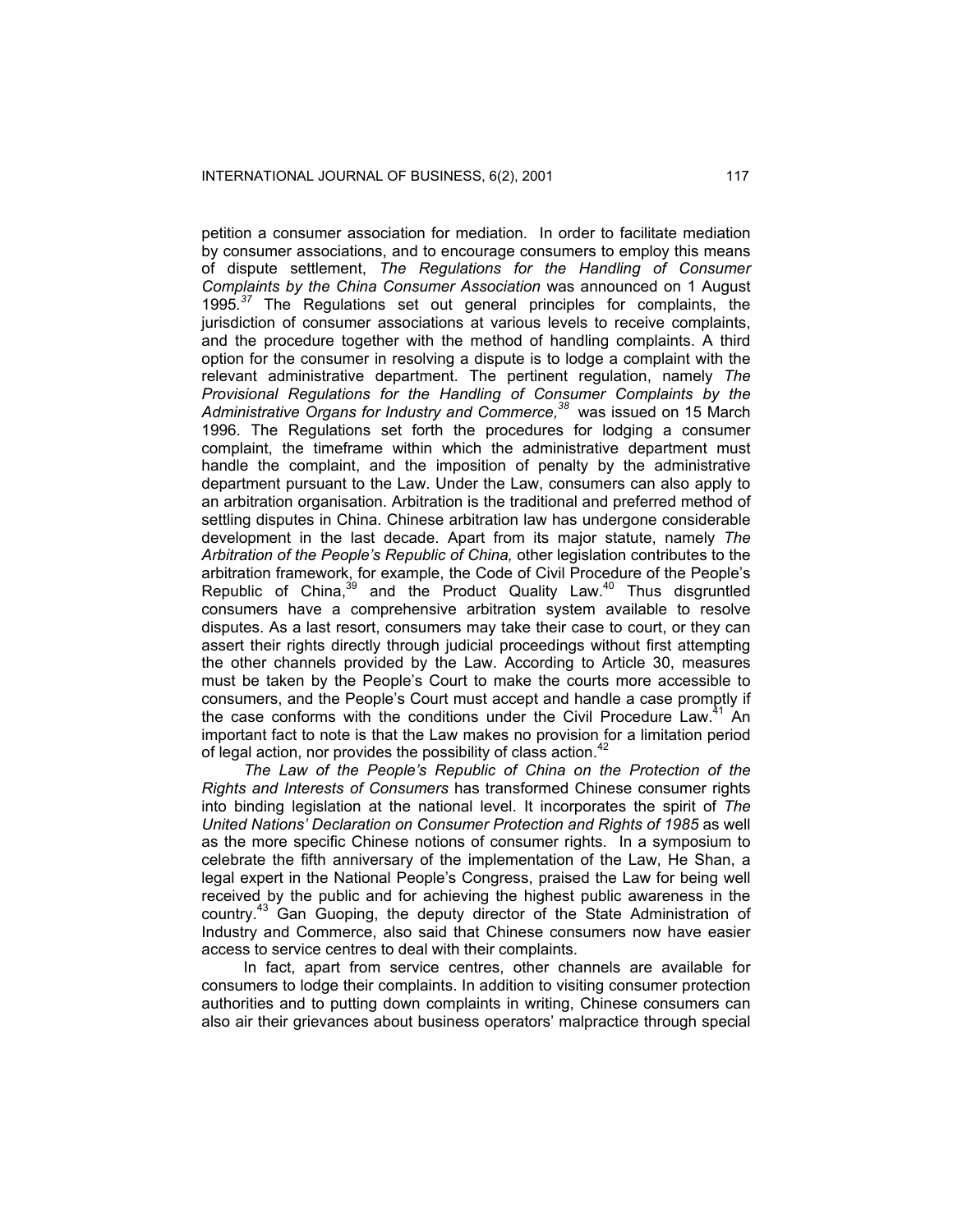telephone hotlines or websites $44$  which are set up for this purpose. Nowadays, consumers can stay at home and still have their voices heard.

#### **III. RECENT DEVELOPMENTS IN THE CHINESE CONSUMER LEGISLATION**

China's rapid economic growth in the past decade has brought about further legal reform. Law related to the market economy has become a major component of the Chinese legal system. Recently the Chinese government revised two legislations as a response to the new economic needs, namely *The Criminal Law of the People's Republic of China* and *The Contract Law of the People's Republic of China*. The following is an overview of those provisions in the revised legislation, which are particularly relevant to consumer protection.

#### **3.1 The Criminal Law of the People's Republic of China**

*The Criminal Law of the People's Republic of China* was approved by the Eighth National People's Congress on 14 March 1997 and became effective on 1 October 1997. The amended law contains 452 Articles. Many of the new provisions serve market economic development, rather than politics in China. New crimes in the economic domain include crimes of financial fraud; crimes of intellectual property infringement; crimes of disturbing market order; and crimes of producing or selling counterfeit and substandard goods.<sup>45</sup> Another 'breakthrough' is the recognition of the criminal responsibility of a legal entity. Consequently, both the legal entity and the person-in-charge may be held criminally liable for an offence under the amended law. Since many foreign investors are directly responsible for their business ventures in China, they will now find themselves more involved in the Chinese system of criminal law.<sup>4</sup>

In order to curb market misbehaviour and to protect consumers' rights, Section One of Chapter Three in Division Two of the amended law specifically prohibits *Crime of production and sale of fake or shoddy goods*. This Section contains eleven provisions, which mainly originate from *The Decision for the punishment for production and sale of fake and substandard products,* but are now incorporated into the amended statute.

**3.1.1** Article 140 sets out the general sentencing principles for the manufacturing and selling of adulterated, fake, and substandard products. It creates four levels of penalty according to the sale amount, which must not less than Reminbi (Rmb) 50,000. Thus the sale amount is not only crucial for imposing varying levels of penalty, but is also decisive in determining whether the act is punishable under the Article. In other words, manufacturing and selling shoddy goods would only be caught by Article 140 if the sale price involved is equal to or more than the prescribed amount.

The punishment stemming from offences under Article 140 may be principal or supplementary.<sup>47</sup> Principal punishments involve deprivation of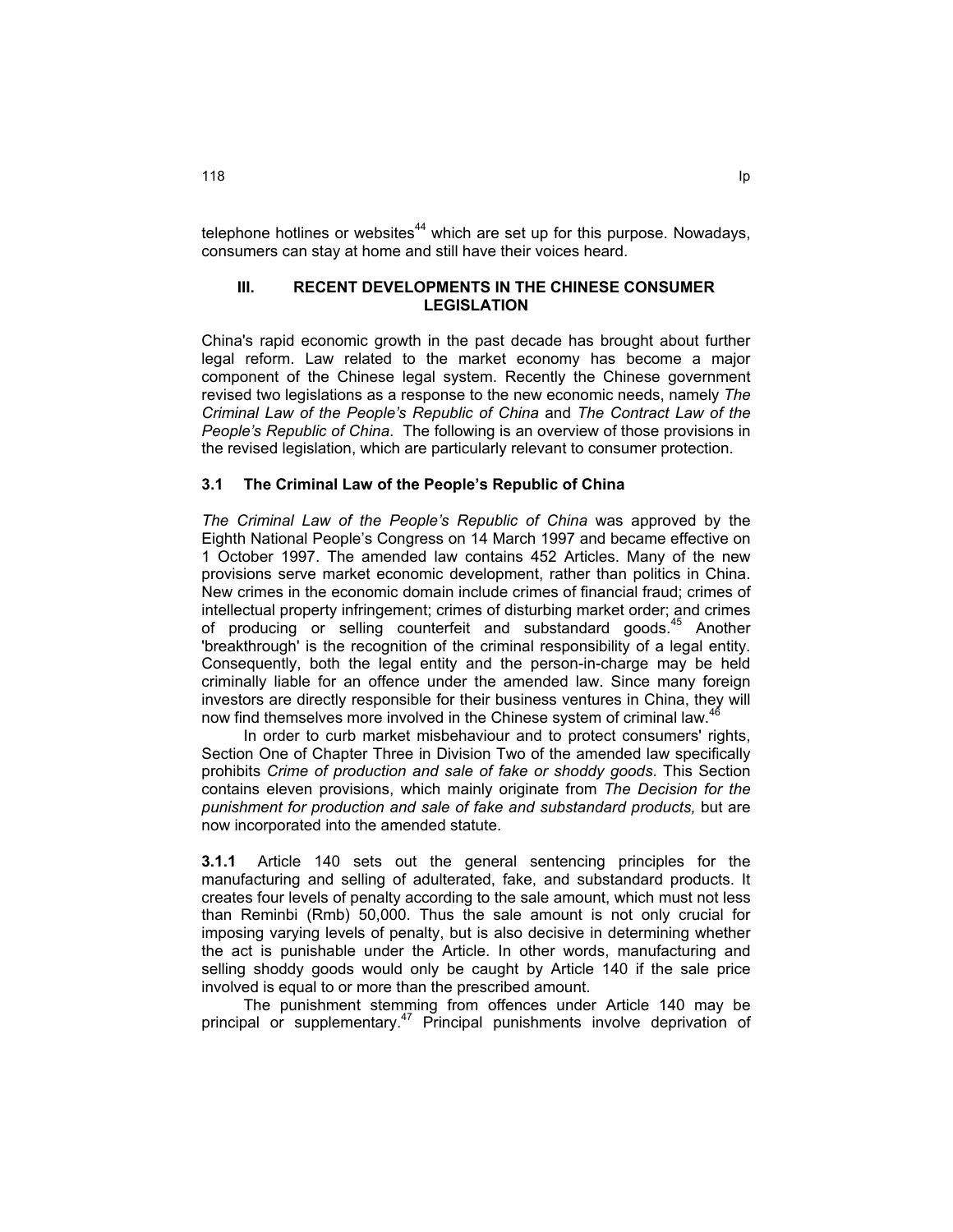freedom in the form of criminal detention, fixed term imprisonment, or life imprisonment. In reference to Article 42, the length of criminal detention shall be more than 1 month, but must not exceed 6 months. Imprisonment periods range from a 2 year fixed term to a life sentence. Supplementary punishments, which may be imposed jointly and independently, include fines and forfeiture of property. Article 140 provides a set scale of fines. The scale is computed according to an amount not less than 50 percent, but not exceeding twice the sale value of the goods. Part or whole forfeiture of the offender's assets may be imposed when the offence involves a sale amount of over Rmb 2,000,000.<sup>48</sup>

Under the amended law, an essential element for imposing criminal liability is intention or negligence.<sup>49</sup> Negligent conduct is not a crime under Article 140, as negligent conduct only constitutes a crime when the statute specifically prescribes for it. $50$  An element of intent would clearly be involved, according to Hu and Li, $51$  in acts of mixing improper elements with a product, in passing off fake products as genuine products, or in passing off substandard products as standard products. Thus, a mental requirement for violation of Article 140 is implied. Accordingly, business operators, who unintentionally or negligently produce or sell substandard or fake goods, should not be guilty under this Article.

**3.1.2** Article 141 prohibits production and sale of fake drugs. Although the provision does not explicitly state that the drugs concerned are for human consumption, this is apparent from its wording. This is because the Article refers to *The Law of the People's Republic of China on the Administration of Drugs* (the Drug Law) for the definition of its terminology. Besides, a separate provision in the Section deals with fake drugs traded for animal consumption.

Under the amended law, an intentional crime is established when there is clear knowledge that one's own act will produce dangerous social consequences (with emphasis).<sup>52</sup> Therefore, an actual effect is not necessary for conviction of an intentional crime. It also transpires from Article 141 that the contravention of this provision does not require harmful consequences to actually materialise. As long as the 'likely effect' of the fake drug is sufficient to cause serious harm to a person's physical health, then the proscribed act would constitute this offence. In some sense, it is not illegal to produce or sell fake drugs for human consumption provided the fake drug is unlikely to cause, nor has caused, the prerequisite result. Of course, such prohibited conduct may attract the application of other provisions. It is important to note that any violation of Article 141 that results in loss of life will carry a death penalty.

**3.1.3** Article 142 punishes the production and sale of inferior drugs for human consumption. Although Articles 141 and 142 are both stipulated for illegal drug dealing, the requirement for its contravention is not the same. In order to be held criminally liable under Article 142, the illegal act must have caused serious injury to physical health. Thus, harmful consequence is the prerequisite for the breach of Article 142. Furthermore, the levels of punishment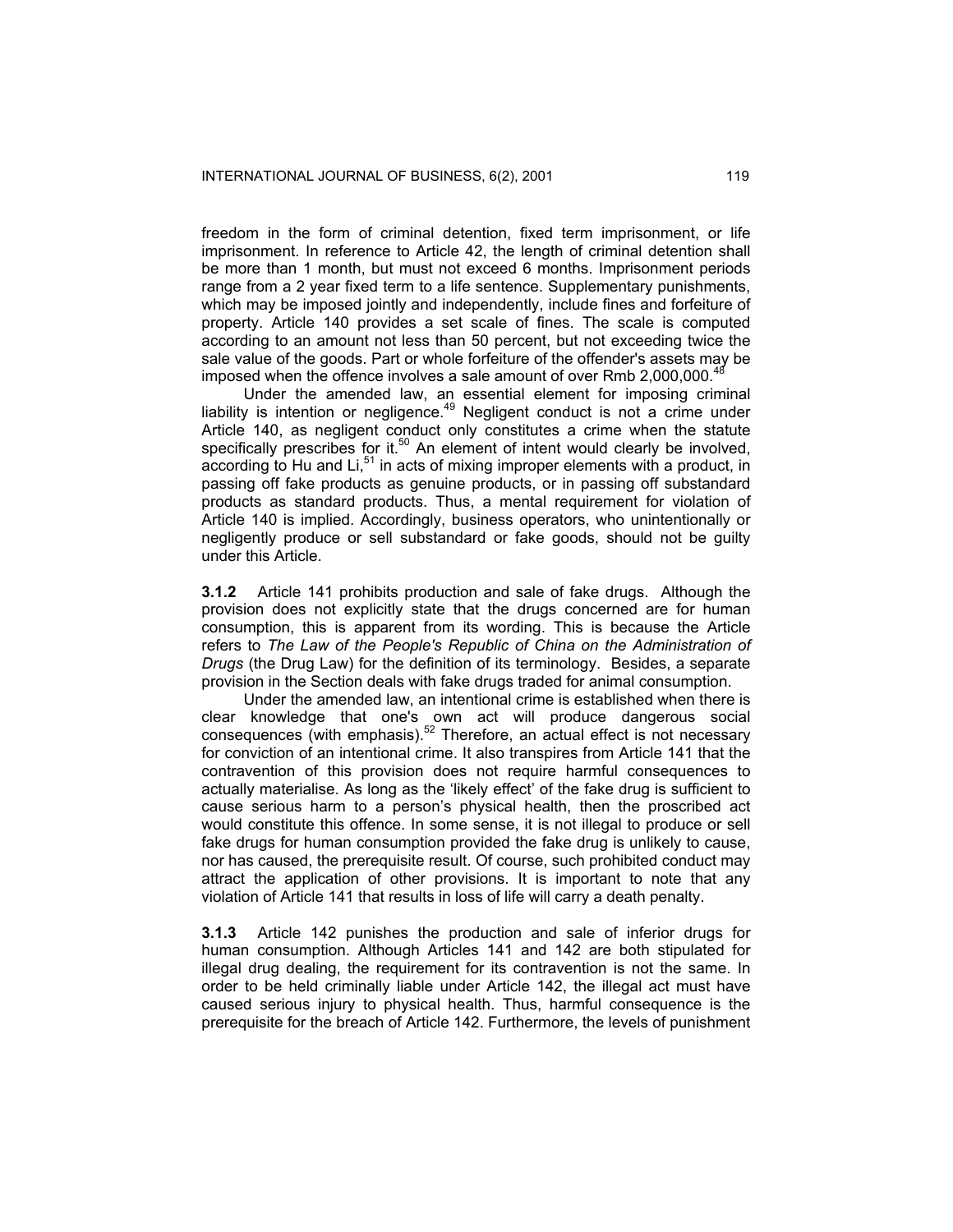depend on the gravity of the consequence, that is 'serious consequence' and 'particularly serious consequence'. However, Article 142 fails to explain the difference between these two degrees of consequence.

While the term 'particularly serious consequence' awaits interpretation by the Supreme People's Court, it is submitted that the term shall refer to any serious consequence not involving loss of human life. The submission is based on the drafting pattern of provisions in this Section. There are two provisions in this Section that imposes the death sentence on an illegal act with certain resultant effect. These are Articles 141 and 144, which explicitly stipulate capital punishment as the penalty for an illegal conduct causing loss of human life. Since such stipulation is not found in Article 142, the meaning of the term 'particularly serious consequence' would probably be construed as submitted here.

**3.1.4** Article 143 deals with the production and sale of foods that do not comply with hygiene standards, and are likely to cause serious food poisoning or foodborne disease. In the absence of a definition in the amended law for the key terms 'food' and 'hygiene standard', reference can be made to *The Food Hygiene Law of the People's Republic of China* (the Food Hygiene Law) for interpretation. Cross-reference to other statutes for the meaning of terms shall be permissible in the light of a similar approach taken in Article 141.

The Food Hygiene Law comprehensively defines<sup>53</sup> the meaning of food as 'all types of finished products and raw materials intended for human consumption, as well as products traditionally classified as both food and medicine, but not including products consumed solely for the purpose of medical treatment'. However, the Food Hygiene Law does not provide the meaning of 'hygiene standard' for the purpose of Article 143. This term is generally defined<sup>54</sup> as 'the standards formulated, approved and promulgated by the State Council hygiene administration authority in relation to food, or the local food hygiene standards formulated by the provinces, autonomous regions or municipalities when the State has not provided for it'. The lack of specific definition is understandable due to the vastness of the category understood as food. Therefore, in addition to referring to the Food Hygiene Law, the meaning of 'hygiene standard' for the violation of Article 143 can only be interpreted through employing the relevant hygiene standard rules or regulations formulated by the appropriate authority.

**3.1.5** Article 144 sets out that it is a crime to produce and to intentionally sell food that has been mixed with any toxic or harmful non-food raw material. The essential elements for the violation of Article 144 are intention, and the nature of the foreign substance. Resultant effect is not a prerequisite for the contravention of this Article. However, if a case of food poisoning or injury to human health results, heavier penalties would be imposed. When the illegal act leads to loss of human life, the death sentence may apply. It transpires from Article 144 that the production and sale with intent of adulterated food is viewed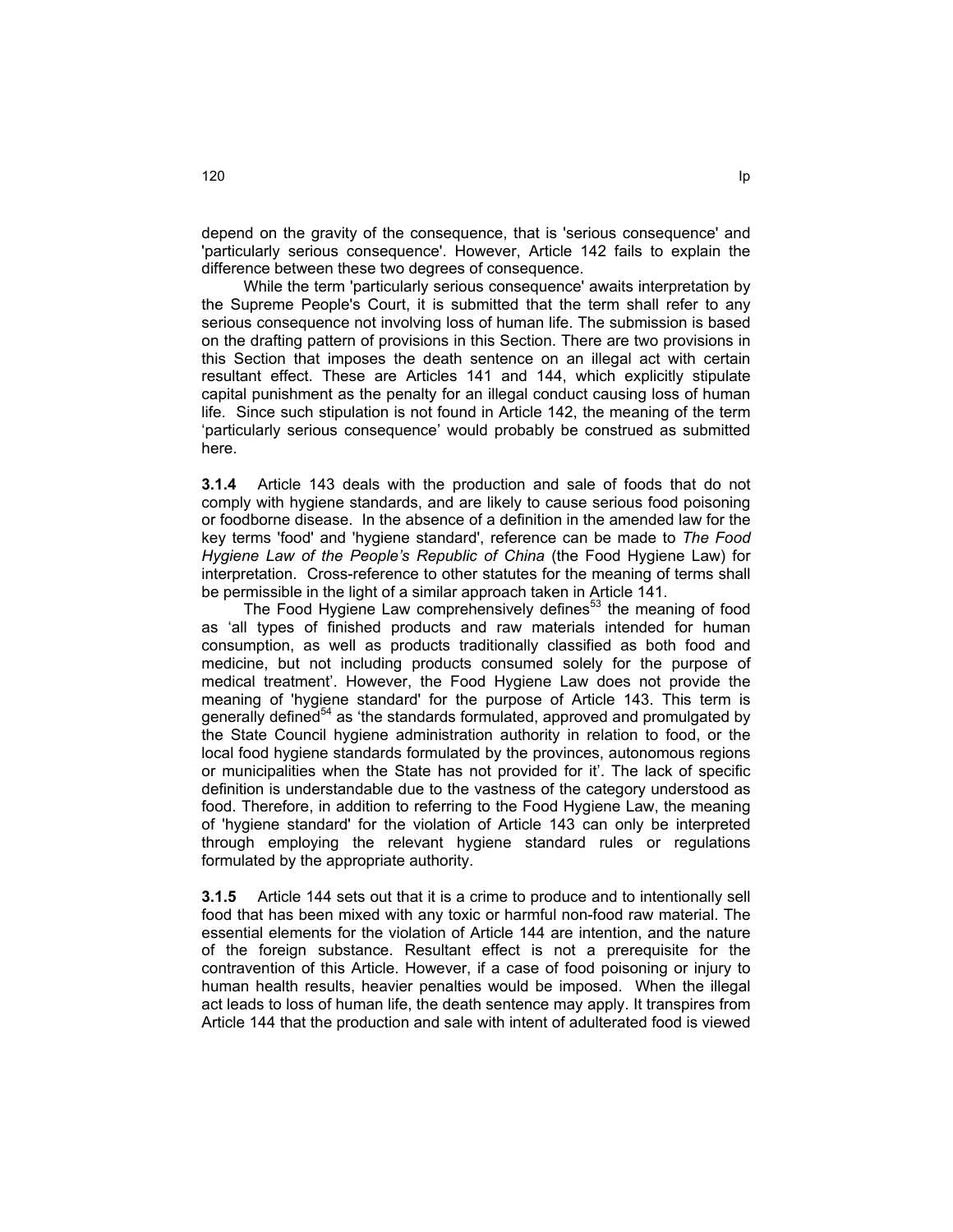gravely in China, as this Article is the second provision in Section One carrying the death penalty.

**3.1.6** Under Article 145, it is an offence to produce and sell with knowledge a medical instrument, a substance for medical treatment, or a medical hygiene material which does not comply with the requirements of national or industry standards, and which causes physical injury. Article 145 provides a major issue in its interpretation. First, the amended law is silent on the definition of the important terms 'medical instrument', 'substance for medical treatment', 'medical hygiene material', 'serious consequence', and 'extremely serious consequence'. Second, a relevant statute is lacking which could serve as a reference for this Article. Hu and Li<sup>55</sup> suggested that 'medical instrument' refers to any medical apparatus used for diagnostic, therapeutic, preventative, or recuperative purposes; and 'substance for medical treatment' or 'medical hygiene material' are those auxiliary materials used in conducting diagnosis, treatment, precautionary or recuperative tasks. However, Hu and Li made no submission as to the meaning of different degrees of consequence, despite their significance in determining the gravity of punishment. Thus, at the time of writing, the terms 'serious consequence' and 'extremely serious consequence' are not defined.

**3.1.7** Article 146 prohibits the production or intentional sale of electrical appliances, pressurised containers, inflammable and explosive products, or any other products which do not meet national or industry standards, and which have caused serious or particularly serious consequence. It is usual for Chinese legislation to be expressed in relatively broad terms, consequently interpretation becomes a concern. Article 146 also presents some problems of definition. Hu and Li recommended $56$  that a literal approach be adopted to define such terms as 'electrical appliances', 'pressurised containers' and 'inflammable or explosive products'. However, it is unclear if the ambiguity of the term 'any other products' can be clarified through the application of the *ejusdem generis rule<sup>57</sup>* -- a statutory interpretation rule which is familiar to lawyers within the common law system. Furthermore, the undefined statutory expressions of 'serious consequence' and 'particularly serious consequence' remain problematic for investors.

**3.1.8** Article 147 is also concerned with drug dealing, but for animal or agricultural use. Article 147 makes it an offence to produce spurious, inefficacious, substandard, or misrepresented agricultural chemicals, veterinary drugs, fertilisers or seeds; or to sell agricultural chemicals, veterinary drugs, fertilisers or seeds known to be spurious, inefficacious, substandard, or misrepresented. To bring a conviction under Article 147, the proscribed act must have caused a substantial loss or particularly serious loss of production. A mental requirement for violation is explicitly stipulated for the proscribed act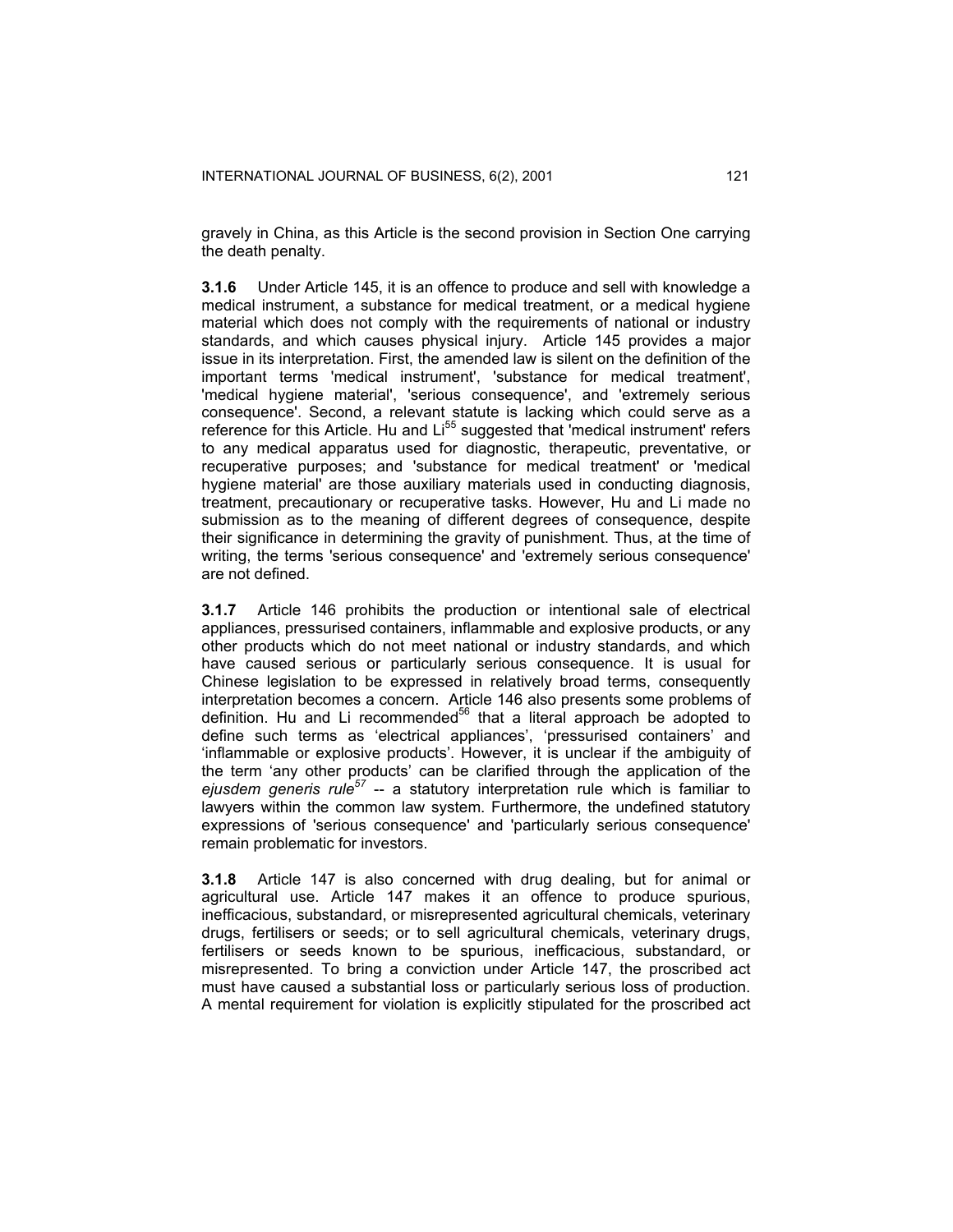of selling. Thus, sellers who unintentionally sell the proscribed products in Article 147 should not be found guilty.

 Again Article 147 fails to explain the different degrees in production loss in their relation to penalties. Article 147 also fails to explain when its listed products are to be regarded as 'spurious', 'inefficacious' and 'substandard'. Interpretation of these terms has been given by Hu and Li.<sup>58</sup> Nevertheless, the explanation appears to be based on the definition of fake or substandard drugs<sup>59</sup> provided in the Drug Law. It should be noted that the Drug Law is enacted for human drug dealings, and whether it is an appropriate reference for explaining those terms in Article 147 awaits judicial or statutory clarification.

**3.1.9** Due to economic growth and the consequent increase in living standards, most Chinese consumers can now afford to purchase items other than daily necessities. A recent consumer survey has indicated that the spending power of Chinese consumers on cosmetics in major coastal cities is approaching the international level. However, the growth of the cosmetics market in China is accompanied by an increased number of consumer complaints about the products. In response to this, Article 148 stipulates that it is an offence to produce and sell cosmetics in the knowledge that they do not reach the required hygiene standards, and cause serious consequence following consumption.

Article 148 carries the lightest custodial punishment in this Section. The offender may be subject to criminal detention or fixed term imprisonment for no longer than 3 years. Furthermore, Article 148 has the fewest interpretative issues. For interpreting Article 148, *The Supervising the Hygiene of Cosmetics Regulations* (the Regulations) is an invaluable source. With the exception of the phrase 'serious consequence', the Regulations provide an explanation for the main terms in Article 148, such as 'cosmetic' and 'hygiene standard'. They refer to 'cosmetic' as those substances, which are applied or sprayed onto the body, for example, scents, hair dyes, hair removal products, and other beauty aids. In addition, the Regulations have formulated standards for all types of cosmetics to which Article 148 refers. Nevertheless, it should be noted that the Regulations are not an official reference for this Article.

**3.1.10** Passing a statute that can exhaustively cover crimes of every description is almost impossible. Therefore a catch-all provision is necessary. Article 149 is intended to focus on capturing the production or sale of shoddy goods that are not already covered by the substantive provisions. It states that offences of producing or selling goods specified in Articles 141 to 148, which are not punishable under the specific provisions will attract the application of Article 140 if the sale amount is equal to or more than Rmb 50,000. However, the production and sale of shoddy goods worth less than the prescribed amount is still not covered by Article 149.

**3.1.11** The amended law provides explicitly for the criminal responsibility of a legal entity. It has been submitted that such recognition is unique to the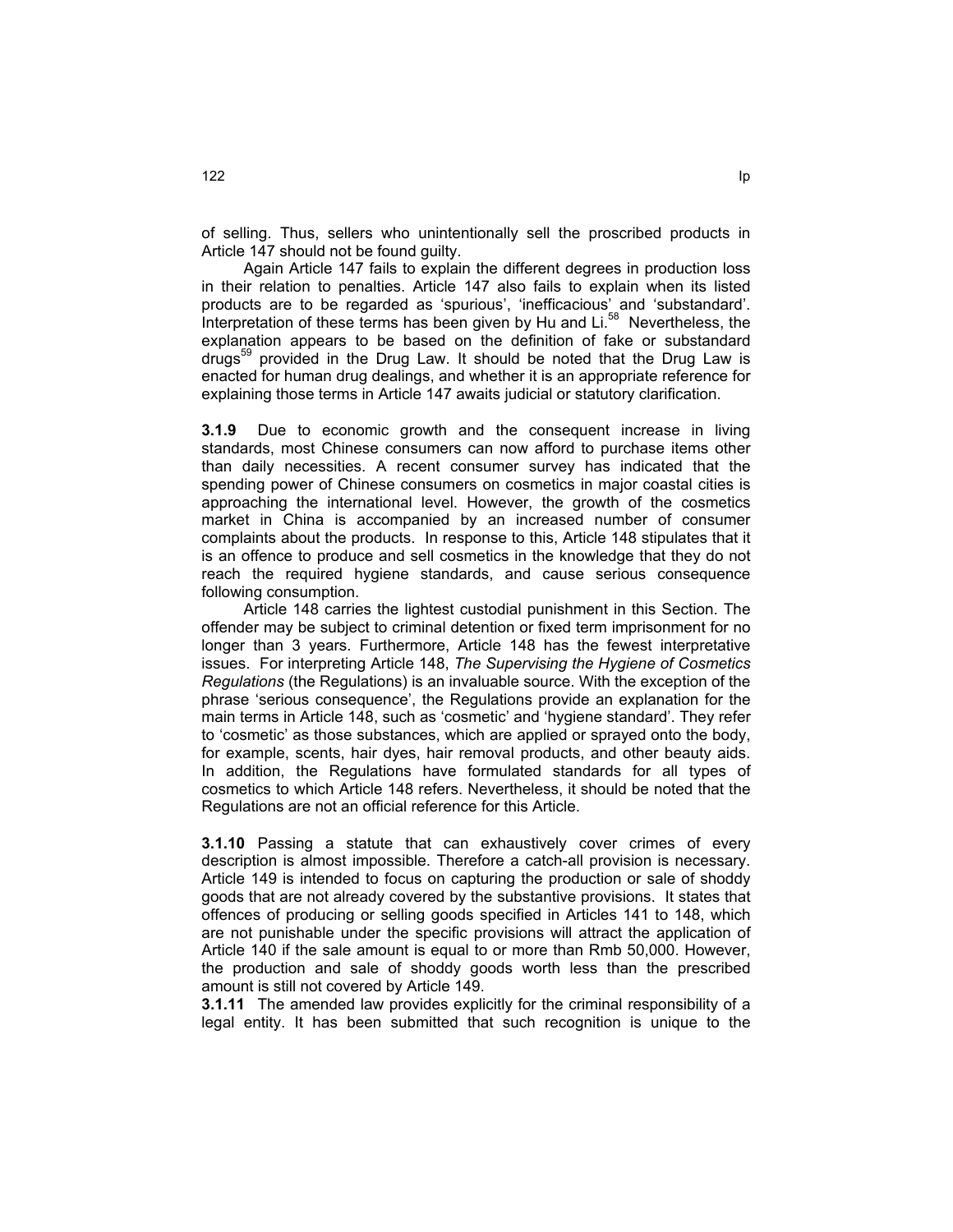amended law. $60$  This submission is correct to the extent that no explicit recognition of criminality of a legal person can be found in the previous criminal statutes. Nevertheless, the concept of holding legal persons criminally liable traces back to the mid-1980's. The first legislation to explicitly impose criminal responsibility on a legal person is *The Custom Law of the People's Republic of China* (the Custom Law) enacted on 22 January 1987. The Custom Law also adopts for such a responsibility, a principle of 'dual punishment' under which a legal entity and a natural person can be punished jointly or separately for a  $r = 61$  A reason for the 'dual punishment' principle is the complexity in the nature and scope of crime that different modes of sanction between the legal entity and the natural person require.

Article 30 of the amended law has done what the Custom Law did with regard to the explicit recognition of criminal responsibility of a corporated or an unincorporated legal entity, and Article 30 refers to it as a 'crime of work units'. The amended law also provides a twofold sanction system for the work unit and its person-in-charge. Article 31 states that when a work unit commits a crime, it shall be fined, and the main persons directly responsible for the work unit, together with other directly responsible persons, shall also be punished in accordance with the specific section of the Law or other laws. Article 31 adopts the school of thought $62$  that the concept of legal person criminality should be stipulated in the General Principles of the amended law, leaving the detail to be covered by the remaining specific provisions of the statute or other relevant legislation.

Article 150 illustrates precisely the operation of Article 31. Article 150 states that if a work unit breaches the provisions of this Section, it is subjected to a fine, and its person-in-charge will be punished in accordance with the specific provisions. Unlike other provisions, Article 150 imposes a joint liability between legal person and natural person for the contravention of provisions in this Section.

**3.1.12** From the perspective of consumerism, it is submitted that the amended criminal legislation is not only a law of punishment, but also a law of protection. As a law of punishment for violating consumers' rights, Section One carries 6 types of sanction, including criminal detention, fixed-term imprisonment, life sentence, death penalty, fines, and confiscation of property. Although the resultant effects of an offence are vital in determining the severity of sentencing, they are stipulated in broad terms throughout the Section. Hsin argued $^{63}$  that the reason for the generality in stipulation is to enable flexibility of application in different parts of the country. Nevertheless, it is commonly known that the adverse effect of flexibility is uncertainty.

As a law of protection for consumers, the amended law provides further safeguards to consumers' rights in China. The specific provisions in Section One of the amended law address the widespread problems of the quality of certain commodities marketed in China. A recent China Consumers' Association survey indicated that more than 54 percent of survey respondents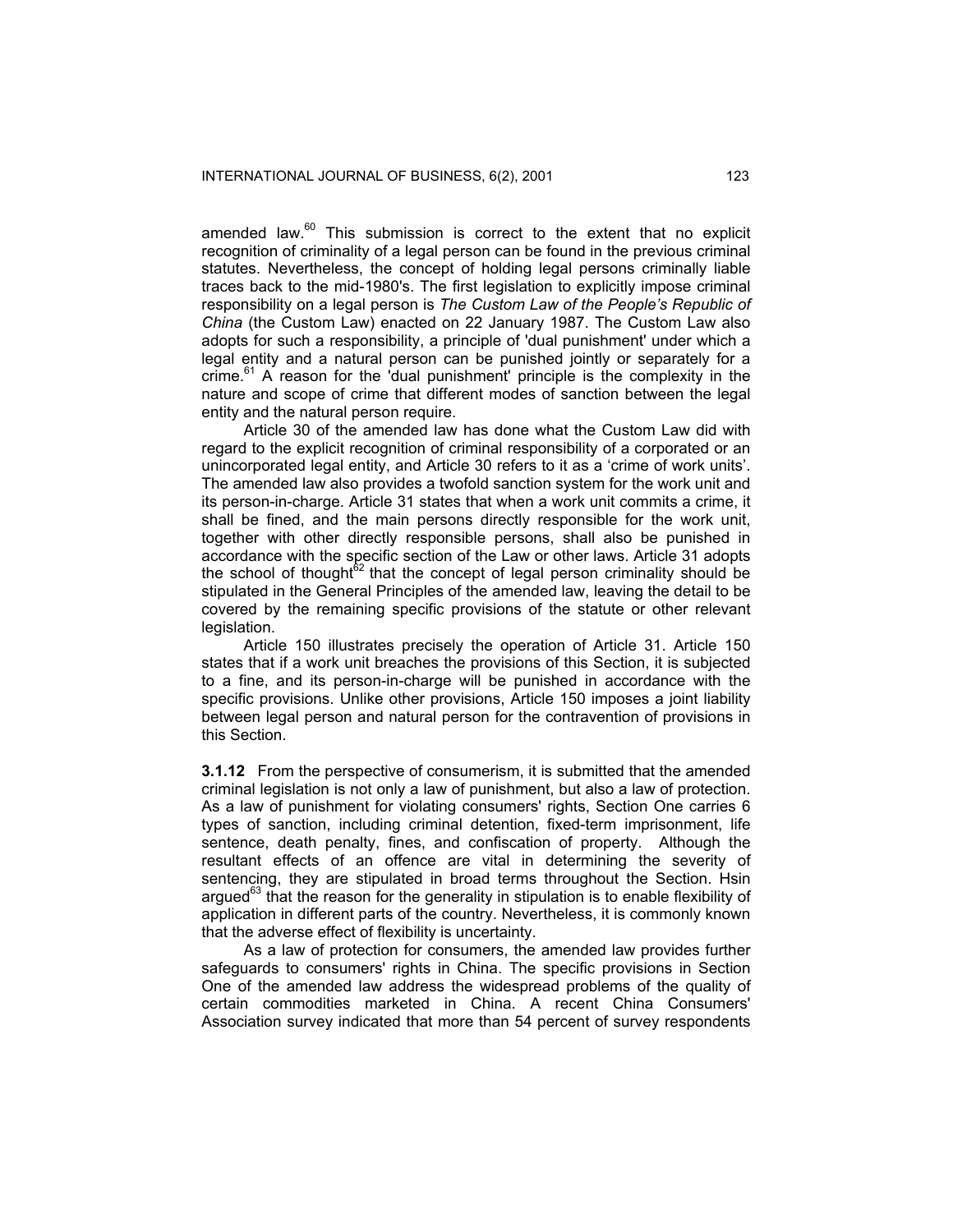have suffered from substandard food and consumer goods in 1998; and substandard medicine and medical equipment are the main cause for the increasing number of complaints about the medical service. In fact, the amended law is also a law of protection for investors. The amended law is aimed at providing fair competition among enterprises, and cracking down on market malpractice. Since the amended law specifies conducts for consumers' rights violations, investors are now better informed about types of illegal behaviour, and about what would be caught by the provisions.

The effectiveness of legislation is reliant on its implementation. At the time of writing, the amended law has been in operation for almost two and half years. Thus, it is too early to conclude at this stage whether the amended law has achieved its objectives in fighting against the crimes that violate consumers' rights in China.

# **3.2 The Contract Law of the People's Republic of China**

On 15 March 1999, the Chinese National People's Congress promulgated its first unified Contract law. The previous Chinese contract laws rested on four key pieces of legislation: *The Economic Contracts Law of the People's Republic of China (1981); The Law of the People's Republic of China on Economic Contracts Involving Foreign Interests (1985); The General Principles of Civil Law of the People's Republic of China (1986); and The Technology Contract Law of the People's Republic of China (1987).* These key statutes, with the exception of the General Principles of Civil Law, were repealed when the new Contract law came into effect on 1 October 1999. An innovation of the new Law is the recognition of a natural person as a contractual party, and the abolition of the distinction between domestic and foreign contract.

**3.2.1** The new Contract law contains 428 Articles, divided into 23 Chapters, and grouped under the headings of "General Provisions", Special Provisions", and "Supplementary Provision". The first heading *General Provisions* sets out the purpose, the scope of application, the choice of law for dispute resolution, and the application of laws in cases that fall outside the explicit provisions of the new legislation. The General Provisions also deal with the formation, validity, performance, modification, and assignment of contracts; the discharge of contractual rights and obligations; and the liability for breaches of the law.

**3.2.2** The second heading *Special Provisions* stipulates separate sets of rules for 15 types of contracts. These contracts include: (1) sale of goods; (2) consumption and supply of electricity, water, gas and heat; (3) gifts; (4) loans; (5) leases; (6) lease-finance; (7) contractors; (8) construction projects; (9) carriage; (10) technology; (11) deposits; (12) storage; (13) mandates; (14) commission agencies; and (15) brokerage. Amongst these 15 specified kinds of contracts, 5 are new types, which have not been regulated before.<sup>64</sup>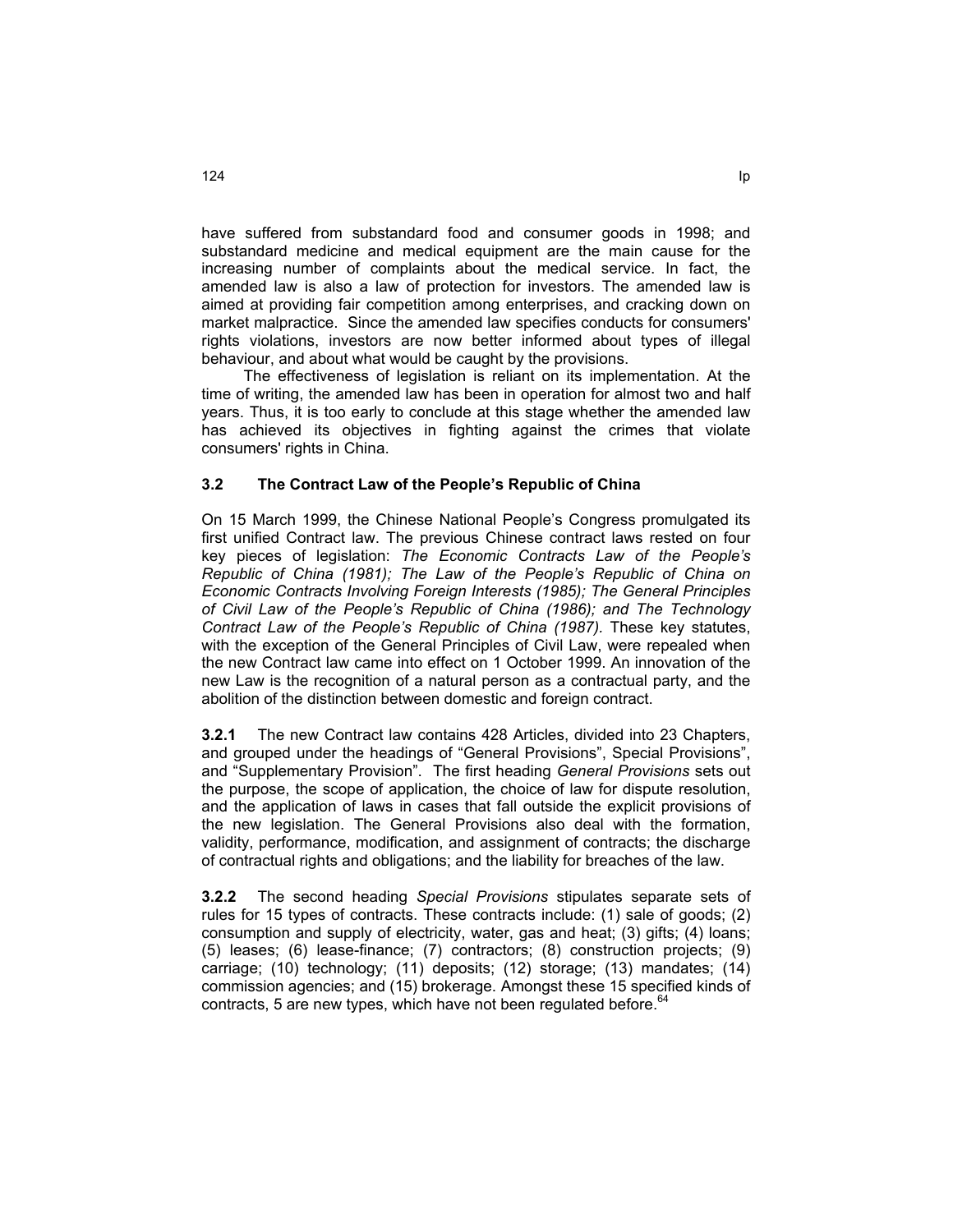Although provisions concerning sale of goods contracts are not new in the consolidated Contract Law, they are scattered over several articles in previous contract statutes and related legislation. In addition, they are drafted in a sketchy manner. For example, under the Economic Contract Law, Article 12 stipulates broadly the principal terms such as the object; the quantity and quality; prices or commission; the time limit, place and method of performance; and the liability for breach of contract. The important elements regarding product quality, product quantity, product prices, and time limit for goods delivery are provided within a provision, ie Article 17, under the chapter dealing with performance of contract. Moreover Article 33 only sets out briefly the responsibilities of suppliers or buyers in case of breach of contract.

Another example of inadequacy in the previous contract statutes is the issue of limitation period for rights of action. Article 43 of the Economic Contract Law sets a two-year period<sup>65</sup> as the timeframe for applying for arbitration in economic contract disputes. But it is silent on the cut-off date for the application of other dispute mechanisms. Besides, Article 39 of the Foreign Economic Contract Law imposes a period of 4 years as the time limit<sup>66</sup> for submitting to litigation or arbitration a dispute concerning a purchase and sale of goods contract. However, it also contains no mention of the limitation period for other forms of contract. A further example is the General Principles of the Civil Law, in which the civil liability for breach of contract is outlined by six skeletal provisions.

**3.2.3** Under the new Contract legislation, the legal requirements for a sale of goods contract are consolidated and elaborated. For instance, two extra terms regarding the names and domiciles of the parties, and the method of dispute resolution, have been added to the list of principal terms previously required under Article 12 of the Economic Contract Law. Furthermore, in concluding a contract, parties are allowed to refer to the terms in the model text of various types of contract.<sup>67</sup> With respect to the important elements listed in Article 17 of the Economic Contract Law, these have been considerably expanded and are now covered by 33 provisions<sup>68</sup> under the new Law. Chapter 9 of the new legislation details the brevity of Article 33 of the Economic Contract Law. Buyer and sellers now know exactly what should be included in a sale contract, and are better informed of their rights and obligations under a sale of goods contract in case of a breach.

The new Law also clarifies the ambiguity in the previous contract statutes regarding the limitation period for legal action. In addition to the purchase and sale contract, Article 129 of the new Law includes into the 4-year category of limitation period the contract for the import and export of technology. Article 129 also states that other types of contracts should refer to the relevant laws for the time limits in applying for arbitration, as well as filing a lawsuit for disputes.

Apart from that, Chapters 7 and 9 of the new Law elaborate the generality of civil liability for breach of contract, as outlined under the General Principles of the Civil Law. Interestingly, Chapter  $7^{69}$  makes particular reference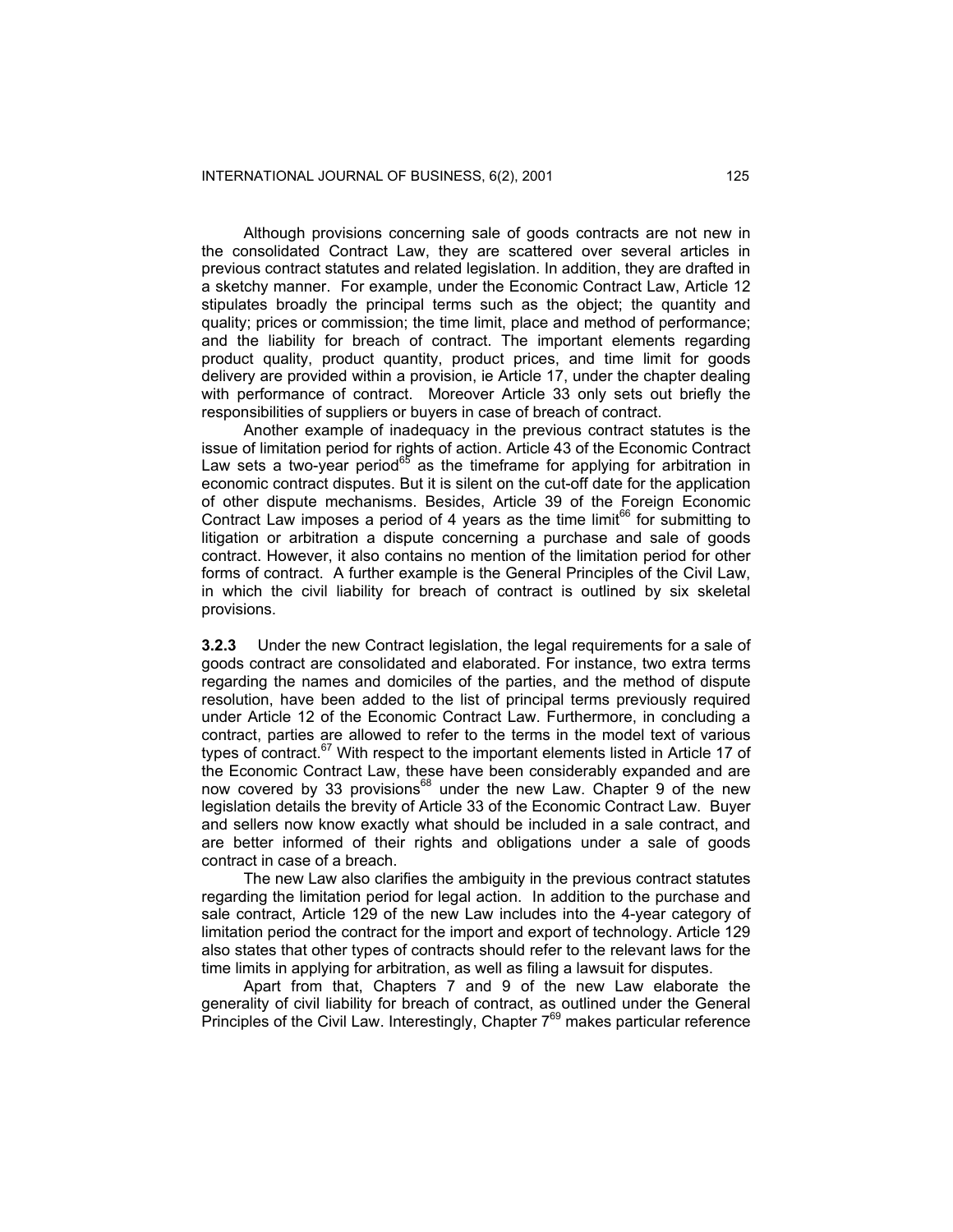to the remedial provisions of the Consumer Protection Law if a business operator practises fraud while providing goods or services to a consumer.

**3.2.4** The third heading, *Supplementary provision, which* consists of one article, provides the commencement date of the Law and the replacement of previous key contract statutes when the Law becomes effective.

**3.2.5** Undoubtedly, the new Contract Law has undergone a major revision by consolidating the earlier fragmentary contract law system into a single statute. It also illustrates the Chinese government's efforts to depart from its traditional legislative practice that is enacting a general law and later supplementing it by specialised regulations. Owing to the fact that the Law has just come into force and little commentary about it has been made outside China, it is too early to conclude its effectiveness. Nevertheless, as discussed above, a number of changes that appear favourable to consumers have been made in the new Law. Whether the new Contract Law is positive for the subject of consumer protection requires other aspects to be addressed, such as the doctrine of freedom of contract, and the concept of property passing. Although these aspects are beyond the scope of examination in this paper, they are definitely on the agenda for discussion in other forums.

# **VI. IMPLICATIONS FOR BUSINESS OPERATORS**

Having an understanding of Chinese consumer law is essential for business operators. It enables them to formulate an appropriate managerial strategy before launching a product or offering a service into the lucrative Chinese market. It also allows them to identify legal risks and develop countermeasures. Business operators should be fully aware that lawsuits have the potential of diverting valuable management resources and could severely disrupt one's business.

It is also important for business operators to keep abreast with the latest developments in the Chinese consumer law. The recent developments in the area of consumer law may affect the profitability, competitiveness, and operation of business in China. For instance, the amended Criminal Law stipulates as crimes certain commercial activities in relation to the provision of goods and services, and imposes an obligation on the person-in-charge of the business. In response to this, members of top management may have to review or to retrench their current business activity to ensure no violation of the law. They may also have to relocate resources into formulating a legal compliance plan, such as by providing employees with an on-going education or training program about the law. In this way, the business will be competent to access corporate compliance with the requirements.

In addition, the new Contract Law incorporates a number of western concepts of contract, and the rules for its formation, performance and discharge are remarkably detailed. Consequently, business operators may have to alter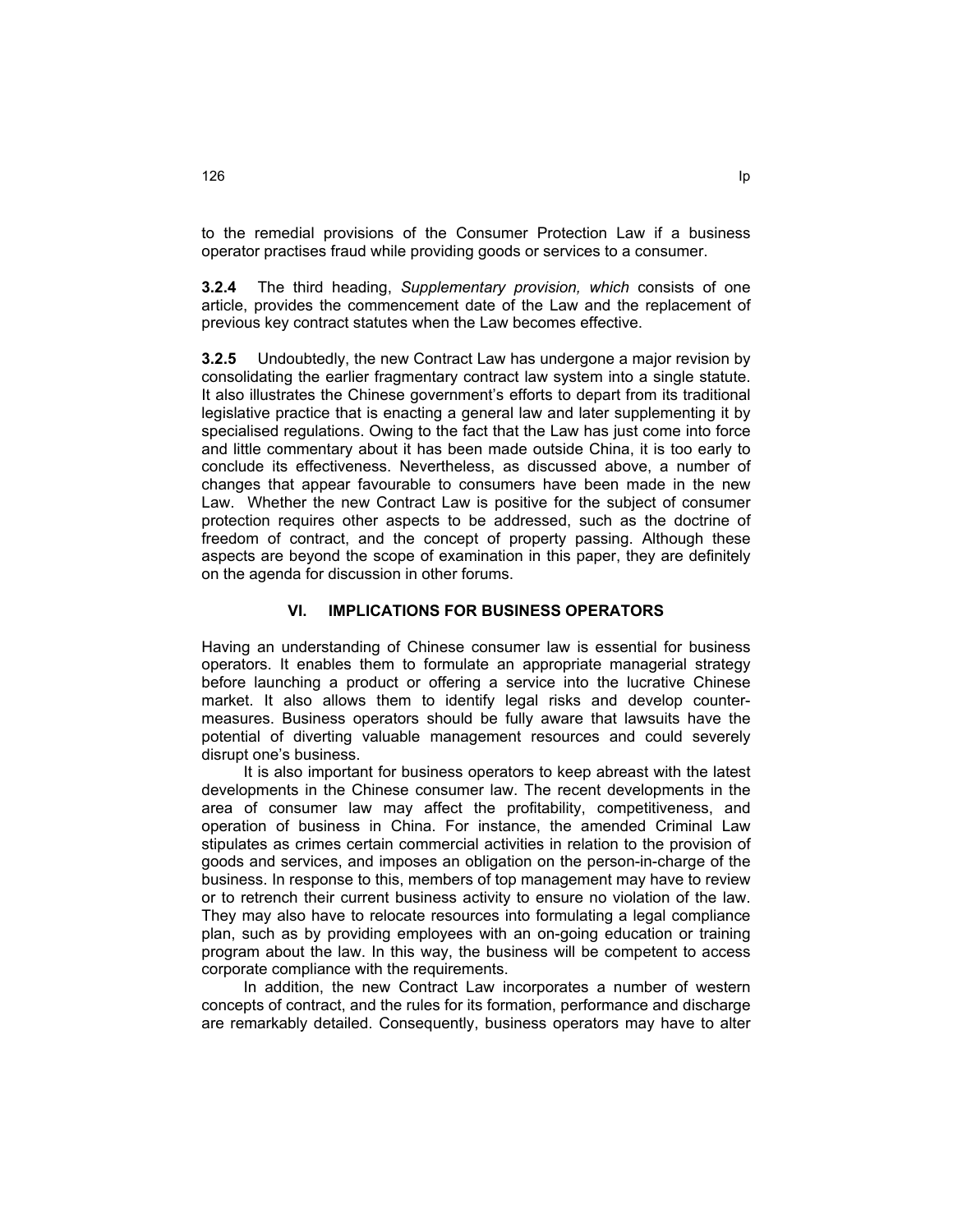their previous contract practice in the light of those changes. For example, the new Contract Law recognises a written requirement of contract, including a sale contract, be it in the form of a letter, a telegram, a telex, facsimiles, electronic data interchange and e-mail. No doubt, electronic commerce provides business operators with new trading media and more export channels into the Chinese consumer market. In order to benefit from these new opportunities, business operators have to change from their traditional manner of marketing products or services to China to an on-line method of sale. Owning to the fact that the new Contract Law is still in its infancy, that Chinese consumers are just entering the era of electronic commerce, and that the legal infrastructure for electronic business is inadequate<sup>70</sup>, business operators must keep track of the inevitable changes<sup>71</sup> in this area of law, and be alert when entering into a cyber contract with consumers in China.

#### **V. CONCLUSION**

At the beginning of this paper, an attempt is made to discuss the regulatory regime of consumer law in modern China. Although the discussion is cursory, it is hoped that this brief summary sufficiently sets the background for readers to appreciate the evolution and the basic features of the Chinese consumer law system.

A consequence of the shift from a centralised to a decentralised market in China is the growing demand for economic legislation to regulate relationships between different market players. Besides, when the allocation of resources is no longer entirely in the hands of the central government but rather by market force, a system of consumer law is necessary to govern the dealings between business operators and consumers. In response to this, a national consumer statute, as well as statutes in other areas, have been adopted to meet the special needs of different aspects of consumer protection. It is submitted that these statutes should be viewed as interrelated rather than overlapping.

### **5.1 Consumer Protection Law / Product Quality Law / Contract Law**

For instance, the Consumer Protection  $Law^{72}$  specifically designates the Product Quality Law as the relevant legislation with respect to product quality standards, civil liability, and penalties required for consumer protection purposes. Those issues that are not covered by the Consumer Protection Law, such as the duty of conformity and the duty to deliver on time, are provided for by the new Contract Law. At the same time, the new Contract Law particularly refers to the Consumer Protection Law for compensation in the case of breach of contract fraudulently committed by business operators.

#### **5.2 Consumer Protection Law / Unfair Competition Law**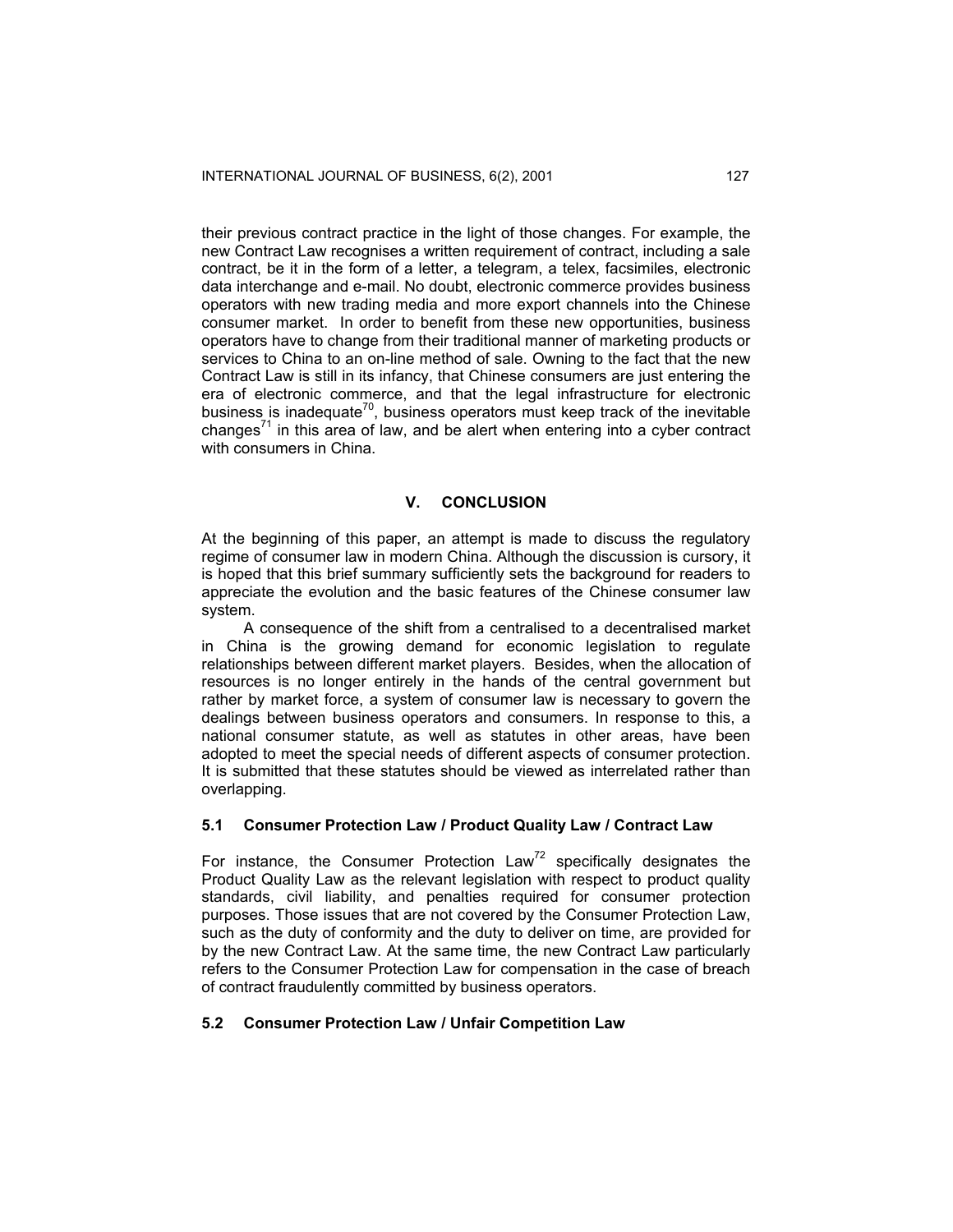Furthermore, a consumer's right to sue is different under the Consumer Protection Law and the Unfair Competition Law. It is the nature of the injury resulting from a defective product that determines the right of consumer action under the Consumer Protection Law. However, the prerequisite for the consumer's right to sue, in accordance with the Unfair Competition Law, is having suffered from anti-competitive behaviour.

# **5.3 Consumer Protection Law/Advertising Law/Unfair Competition Law**

The consumers' right to information is enhanced by several legislations. In addition to the basic provisions of the Consumer Protection Law, the Advertising Law protects the consumers' right to information by regulating advertising. As stated earlier, advertising is a main source of information for products and services, and it also has profound impacts on consumer activities in the market place. Closely related to the Advertising Law is the Unfair Competition Law<sup>73</sup> that also prohibits misleading publicity with respect to the quality, the place of origin, or the period of validity of the products.

#### **5.4 Consumer Protection Law / General Principles of Civil Law**

By building upon the basic principles of compensation that are laid down by the General Principles of Civil Law, the Consumer Protection Law has a remedial provision which is punitive in nature. Article 49 increases compensation for the consumer up to double the sale price if the violator practises fraud. It is a groundbreaking provision that has gone beyond the civil law ambit of recompense to punishment.

A complete analysis of the differing roles played by various laws in the consumer regulatory regime is not the intention of the previous discussion. Instead, it is hoped that the comparison is sufficient to conclude that the Consumer Protection Law and related legislations are interwoven to form a legal network for the protection of consumers in China. Finally, it is also hoped that the above discussion has achieved the ultimate aim of this paper in dispatching the message of Chinese consumerism to business operators and scholars.

#### **ACKNOWLEDGMENTS**

This paper was first prepared for an invited presentation at the Legal Research Seminar of the Nanyang Technological University, Singapore, on 16 August 1999. A revised version was presented at the Third International Symposium On Multinational Business Management - The 21<sup>st</sup> Century Global Corporation, Nanjing University, China, on 10 December 1999. The author would like to thank the Accounting Research Foundation and the Business School of the University of Sydney for financial assistance. Without such support the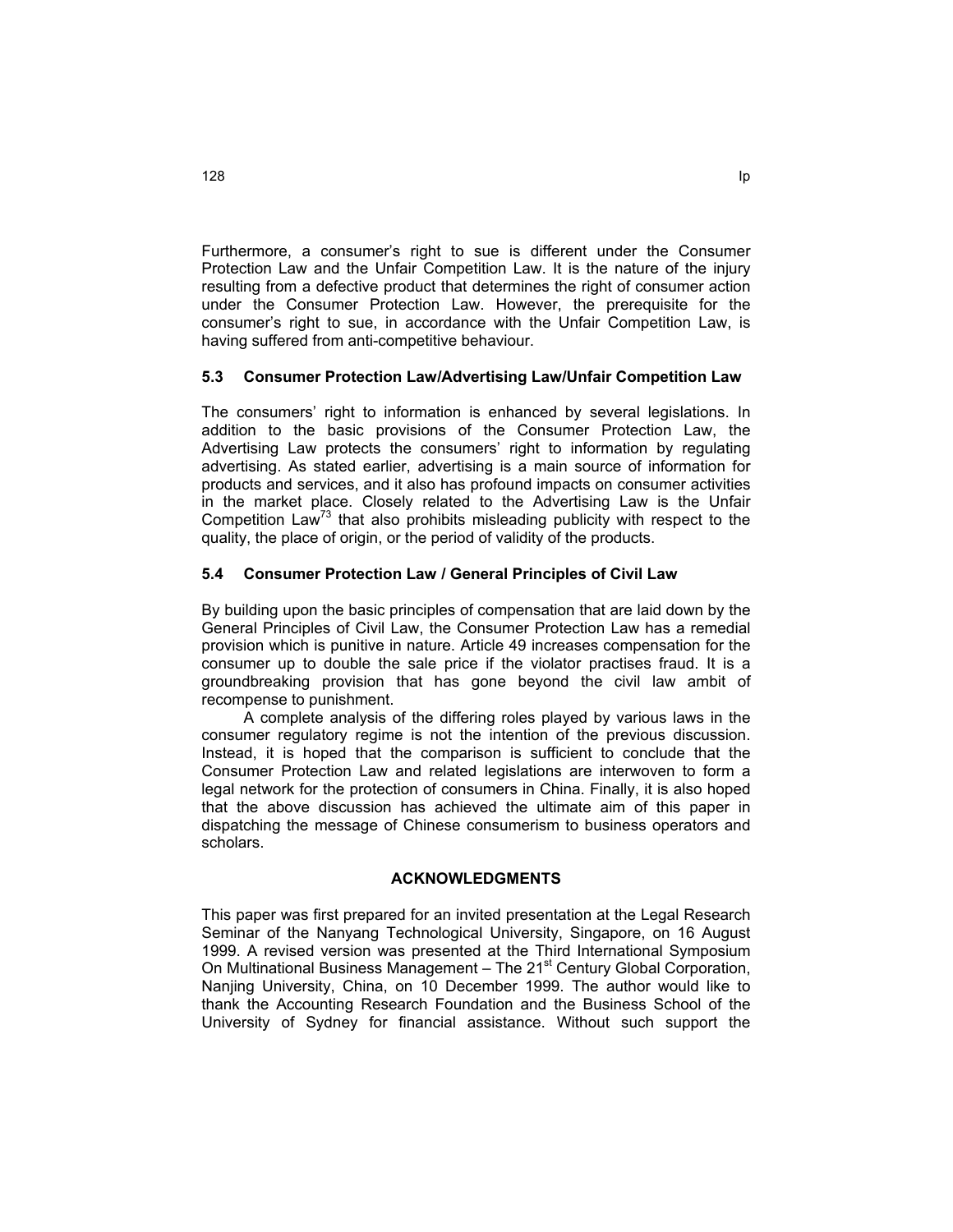presentation of this paper at the conference 'Challenges and Opportunities in the 21<sup>st</sup> Century for the Greater Chinese Economy', University of Missouri-St Louis, USA, 24-25 March 2000, would not have been possible.

#### **NOTES**

- 1. Ip, Mary, "The Legal Protection of Consumers in China", China International Business Symposium, Shanghai University of Finance and Economics, 27-29 May 1998, Shanghai, China, pp541-552. (hereafter referred to as Ip)
- 2. Robin, Joan, 'Economic Management in China, Modern China Series No 4', Anglo-Chinese Educational Institute (1975), p24.
- 3. King, D.B. & Gao, Tong, 'Consumer Protection in China: Translations, Developments and Recommendations', Littleton, CO:Rothman (1991), p7. (hereafter referred to as King & Gao)
- 4. Meunier-Bihl, Anne, "Consumer Law in the People's Republic of China", Consumer Law Journal, 1996, Vol 4, issue 3, pp39-43, at p39. (hereafter referred to as Meunier - Bihl)
- 5. King & Gao, p7.
- 6. Li, Ning, "Framework for a Socialist Legal System", Beijing Review, May 13-19, 1996, p16.
- 7. Gao, Tong, "Chinese Consumer Protection Philosophy", Journal of Consumer Policy, Vol 14(3), 1991-1992, pp337-350, at p338.
- 8. promulgated on September 4, 1987. Refer to The Encyclopaedia of Chinese Law: national and regional laws of China, 1991, Hong Kong: Asia Law & Practice, Vol 1, p248. (hereafter referred to as the Encyclopaedia of Chinese Law)
- 9. promulgated on February 2, 1989. Refer to The Encyclopaedia of Chinese Law, Vol 1, p241.
- 10. Meunier Bihl, p42.
- 11. Ip, p542.
- 12. There are a number of different branches of law which also indirectly provide consumer protection, such as the Marks Act of 1982, the Weights and Measures Act of 1985, the Standardisation Act of 1989, the Food Hygiene Act of 1995, etc.
- 13. For the English version of these Statutes, refer to China Laws for Foreign Business - Business Regulations, Vol 4, 1997 CCH (Looseleaf service), Asia Pacific. (hereafter referred to as CCH)
- 14. CCH, Vol 4.
- 15. Articles 111-116.
- 16. Articles 117 and 122.
- 17. Articles 117 and 119.
- 18. For English version of full text, see China Law and Practice, Hong Kong: China Law & Practice Ltd (1993), 3 June, pp21-29. (hereafter referred to as China Law and Practice)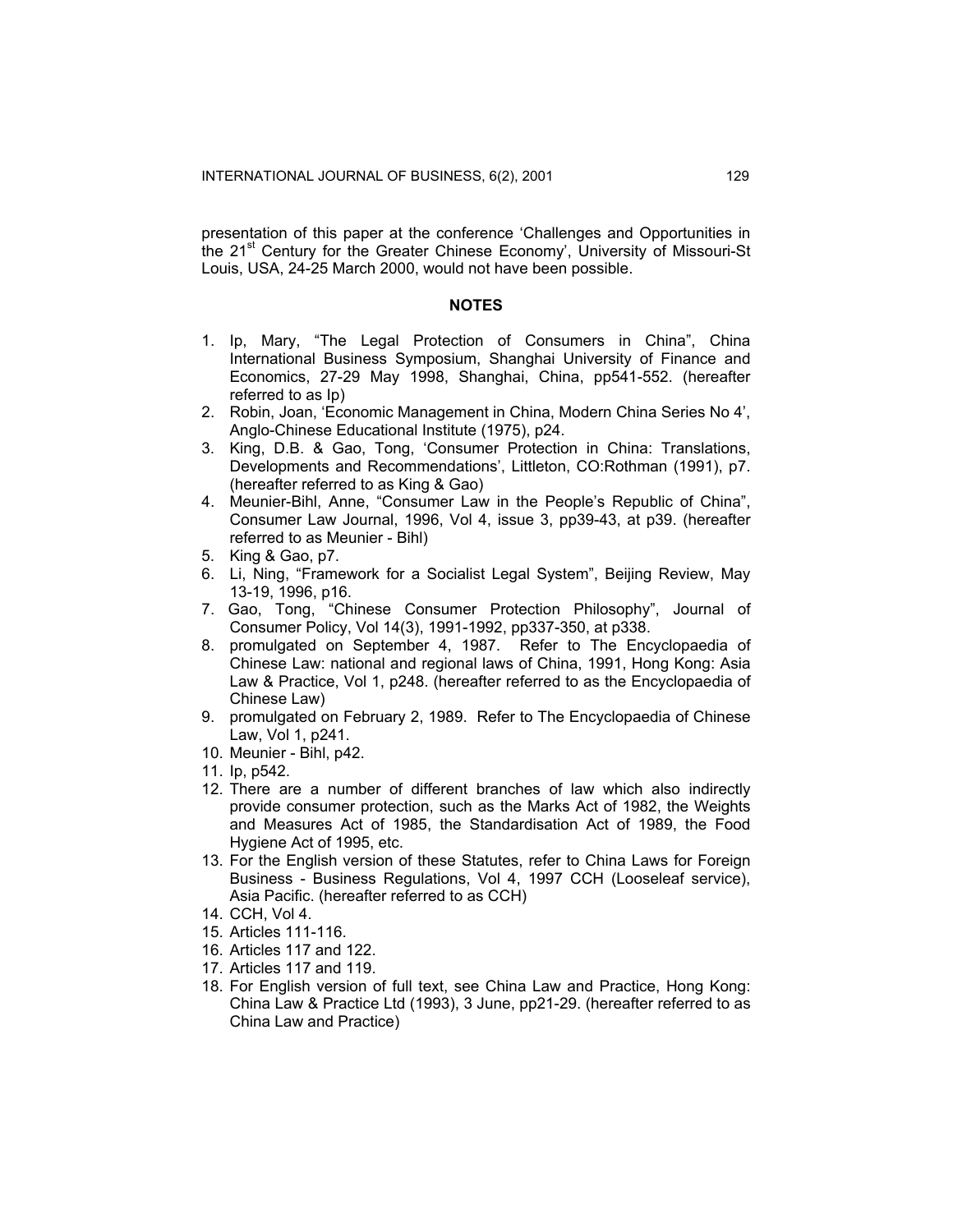- 19. Meunier Bihl, p41; King & Gao, p8.
- 20. Article 1 of the Product Quality Law of the People's Republic of China, 1993. It is unclear why the provision stipulates protection to 'consumer' and 'user' as the former seems to cover the latter.
- 21. For full text in English version, see China Law and Practice, 18 November 1993, pp31-39.
- 22. Article 1 of The Law of the People's Republic of China Against Unfair Competition 1993.
- 23. Bing, Song, "Competition Policy in a Transitional Economy: The Case of China", Stanford Journal of International Law, Vol 31, Summer 1995, pp387-422, at p414.
- 24. For English version of full text, see <http://www.scmp.com/chinamedia/laws.html>
- 25. Zhang, Shouwen, "Protecting Consumers' Rights to Information", in Wang, Guiguo and Wei, Zhenying (ed) *Legal Development in China - Market Economic and Law*, Part 6, pp361-369, at p364 and p368.
- 26. Ibid, p368.
- 27. Under the Law of Advertising of the People's Republic of China, Article 2 defines: "Advertisers" as legal persons, individuals, and other economic institutions who design, produce, and release advertisements, either by themselves or through entrusted agencies, for the purpose of promoting goods or providing services. "Advertising agencies" as legal persons, individuals, and other economic institutions who, upon entrustment, provide services of design and production of advertisements, and who act as advertising agents. "Advertisement publishers" as legal persons or other economic institutions who publish advertisements for advertisers, and for advertising agencies entrusted by advertisers.
- 28. Article 49.
- 29. Except the Advertising Law which was enacted in 27 October 1994.
- 30. For English version of full text, see <http://www.qis.net/chinalaw/lawtran1.htm>
- 31. For details of the United Nations Guidelines for Consumer Protection adopted by the General Assembly in 1985, refer to Patrizio, Merciai, "Consumer Protection and the United Nations", Journal of World Trade Law, March - April, 1986, Vol 20, n2, pp206-231, at p225. (hereafter referred to as Patrizio)
- 32. This was referred to as 'rights' in the first draft of the United Nations for Consumer Protection. Refer to Patrizio p226 for details of legitimate needs within the United Nations Guidelines.
- 33. In 1996, 29 provinces, municipalities and autonomous regions had established 45,000 grass-root consumer protection organisations. Reference from Kou, Zhengling, "Consumers Seek Legal Protection", Beijing Review, May 6-12, 1996, pp11-14, at p14. (hereafter referred to as Kou)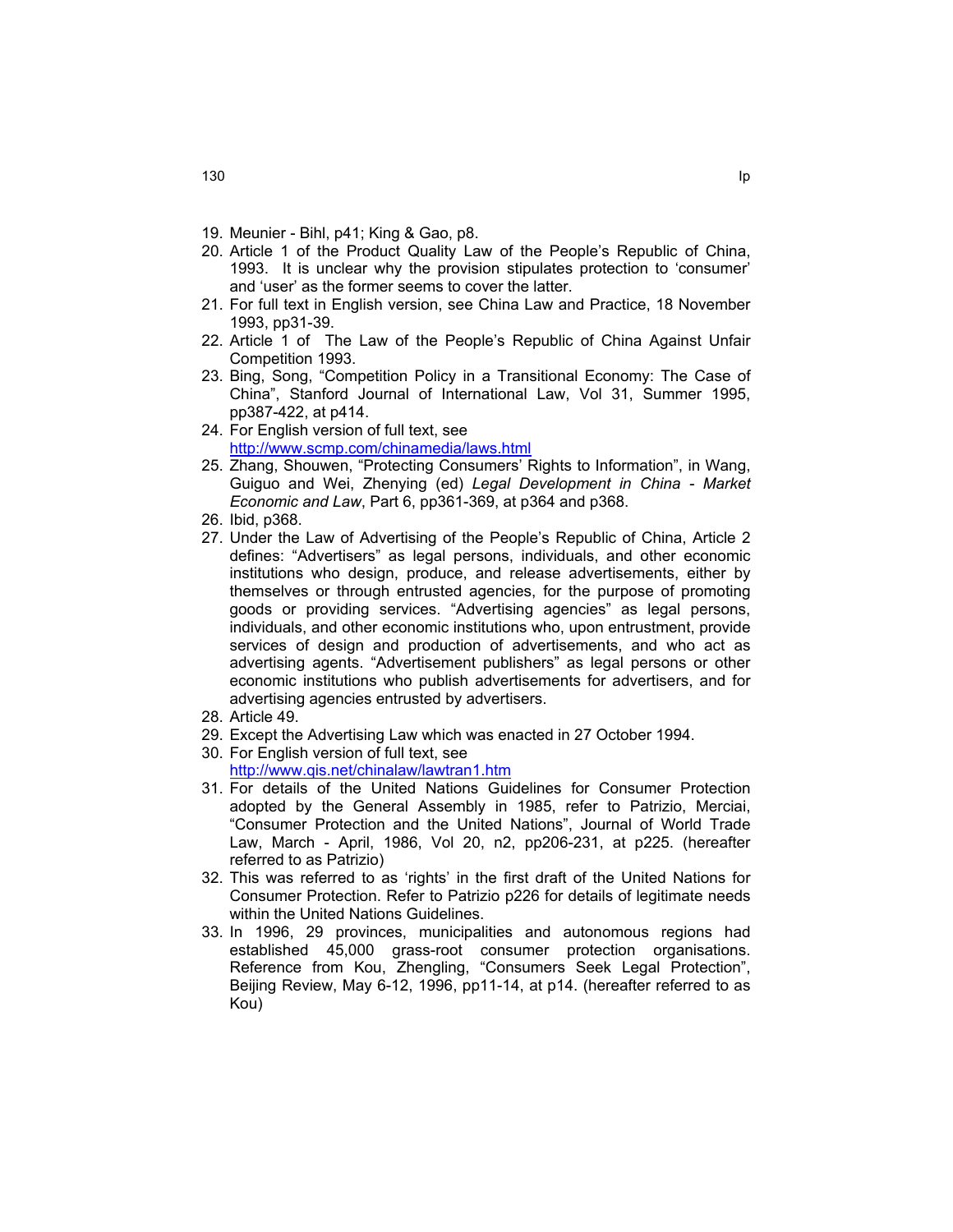- 34. An example of a publication by the Chinese consumer association is the periodical named *The Chinese Consumer.*
- 35. For example, making 15 March the annual Day for consumers, where there will be on-the-street publicity, consultancy, acceptance of complaints, distribution of pamphlets, exhibitions and seminars.
- 36. Ip, p547.
- 37. Peichang, Shiwu, & Congshu, 'Consumer's Rights, Protections and Remedies', China Economic Publication (1997). (hereafter referred to as Peichang)
- 38. China Business Law Guide, 1997 CCH International, para 98-290. For a discussion of the Provisional Regulations, refer to Ip, Mary, "Making Consumer Complaints to an Administrative Authority", International Bar Association Asia Pacific Forum, Vol 6, No 2, December 1998, pp11-12.
- 39. Chapter 28.
- 40. Article 35.
- 41. Article 108.
- 42. Reference from Gao, p346; and Meunier Bihl, p43.
- 43. Su, Dan, "Law protects consumer's rights", China Daily, Internet version, 26 December 1998, visited on 20 March 1999. http://www.chinadaily.net
- 44. http://168.160.224.208/315/index.html
- 45. For English version of the provisions relevant to consumer protection, refer to Ip, Mary, "Implications of the New Chinese Criminal Law on Consumer Protection", Consumer Law Journal, Vol 7, No 1, 1999, pp49-57. For a further discussion of the aspect of consumerism in the amended law, refer to Ip, Mary, "An Analysis of the Revised Chinese Criminal Law from the Perspective of Consumerism" The 9th ENDEC World Conference on International Entrepreneurship, Nanyang Technological University, 15-18 August 1999, Singapore, pp190-199.
- 46. Chen, Jianfu, "The Chinese Criminal Legal System and its impact on the foreign investor", China Law News, 30 April 1998, Issue 10, pp1-6, CCH-Australia. (hereafter referred to as Chen)
- 47. Article 32.
- 48. Article 59.
- 49. Articles 14 and 15.
- 50. Article 15 proviso.
- 51. Hu, Kang Sheng and Li, Fu Cheng, 'Annotated Criminal Law of the People's Republic of China', Beijing: Legal Publication (1997), at p161. (hereafter referred to as Hu and Li)
- 52. Article 14.
- 53. Article 54.
- 54. Articles 14 and 15.
- 55. Hu and Li, p169.
- 56. Ibid, p171.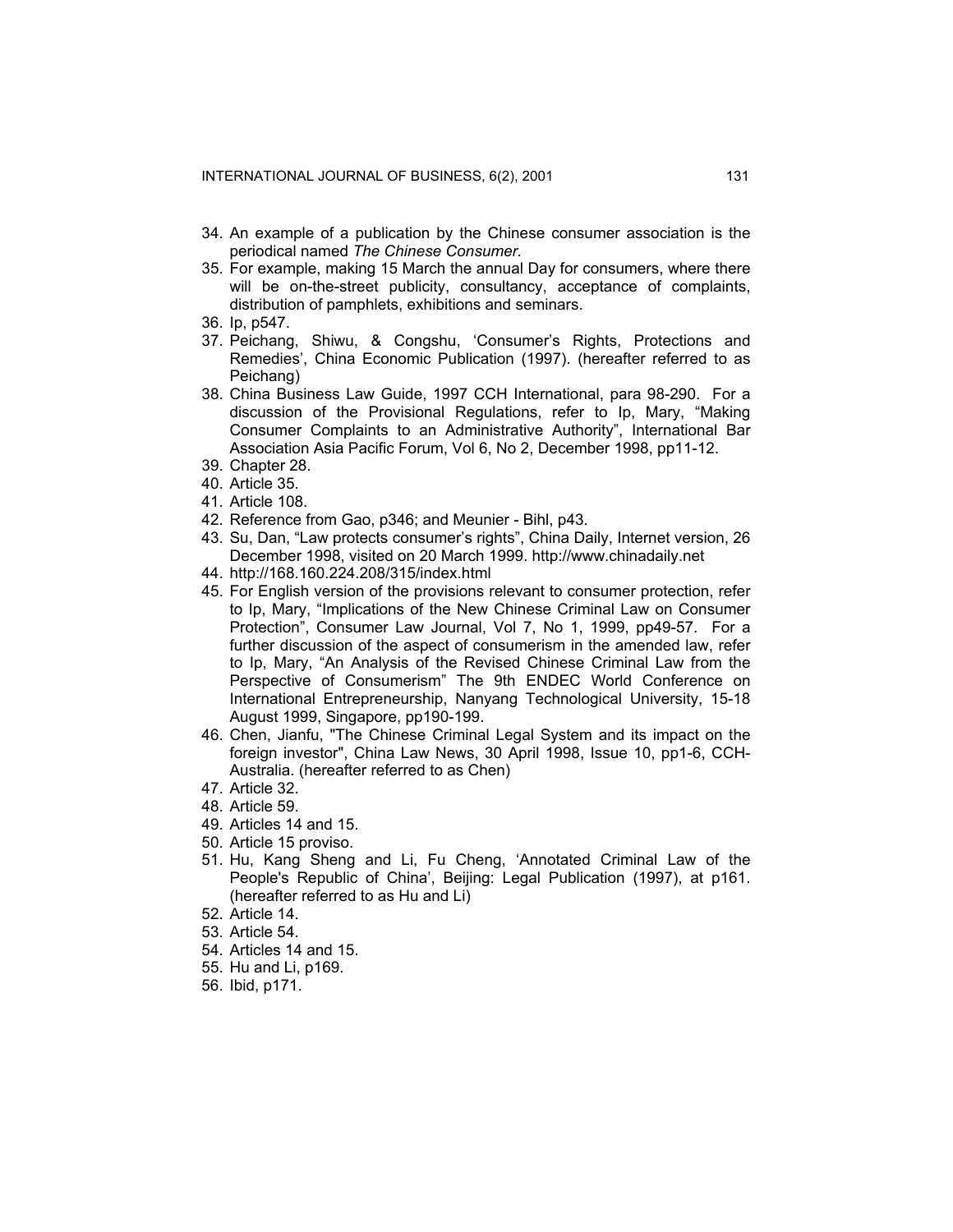- 57. Ejusdem generis: when general matters are referred to in conjunction with a number of specific matters of a particular kind, the general matters are limited to things of the like kind to the specific matters.
- 58. Hu and Li, p173.
- 59. Articles 33 and 34.
- 60. Thuemmel, Martin, "Criminal Law Amendments", Legal Forum, (1998). [http://www.enstar.net/china/law/vm articles/items/item10.htm,](http://www.enstar.net/china/law/vm  articles/items/item10.htm) at p1.
- 61. Chen, p10.
- 62. Zhao, Binzhi and Bao, Suixian, "The Present and Future of Criminal Law Reform in China", Journal of Chinese and Comparative Law, 1995, Vol 1(1), pp133-144, at p136.
- 63. Hsin, Chang, "The Criminal Law", pp235-239, in (ed) Weng, Byron and Hsin, Chang, *An Introduction of Chinese Law*, 2nd Edition, Ming Po Publication (1989), at p241.
- 64. The five new types of contracts are: finance lease contract, gift contract, entrustment contract, intermediary contract, and commission contract.
- 65. The limitation period starts from the day the parties know or should know their rights have been encroached upon.
- 66. The limitation period is 4 years from the time the party knows or should have known of the infringement of its rights.
- 67. Article 12 of the New Contract Law.
- 68. Articles 61 to 63, and Articles 138 to 169.
- 69. Article 113.
- 70. Bath, Vivieen, "Ecommerce in China Is China Ready To Do E-Business?", China Online, <http://www.chinaonline.com/comment> , at pp3 & 7.
- 71. The State Council issued the 'Administration of Commercial Encryption Regulations' on 7 October 1999.
- 72. Articles 40 and 50.
- 73. Article 9.

#### **REFERENCES**

- Associated Press, "More Consumers Fail to Buy Poor Excuses", *South China Morning Post Internet Edition*, 15 March 1999. [http://www.scmp.com](http://www.scmp.com/)
- Bath, Vivieen, "Ecommerce in China Is China Ready To Do E-Business?", *China Online*.<http://www.chinaonline.com/comment>
- Bing, Song, "Competition Policy in a Transitional Economy: The Case of China", *Standford Journal of International Law,* Vol 31, Summer 1995, pp387-422.
- Cai, DingJian, "China's Major Reform in Criminal Law", *Columbia Journal of Asian Law*, 1997, Vol 11, pp213-218.
- Chen, Jianfu, "The Chinese Criminal Legal System and its impact on the foreign investor", *China Law News*, 30 April 1998, CCH-Australia, Issue 10, pp1-6.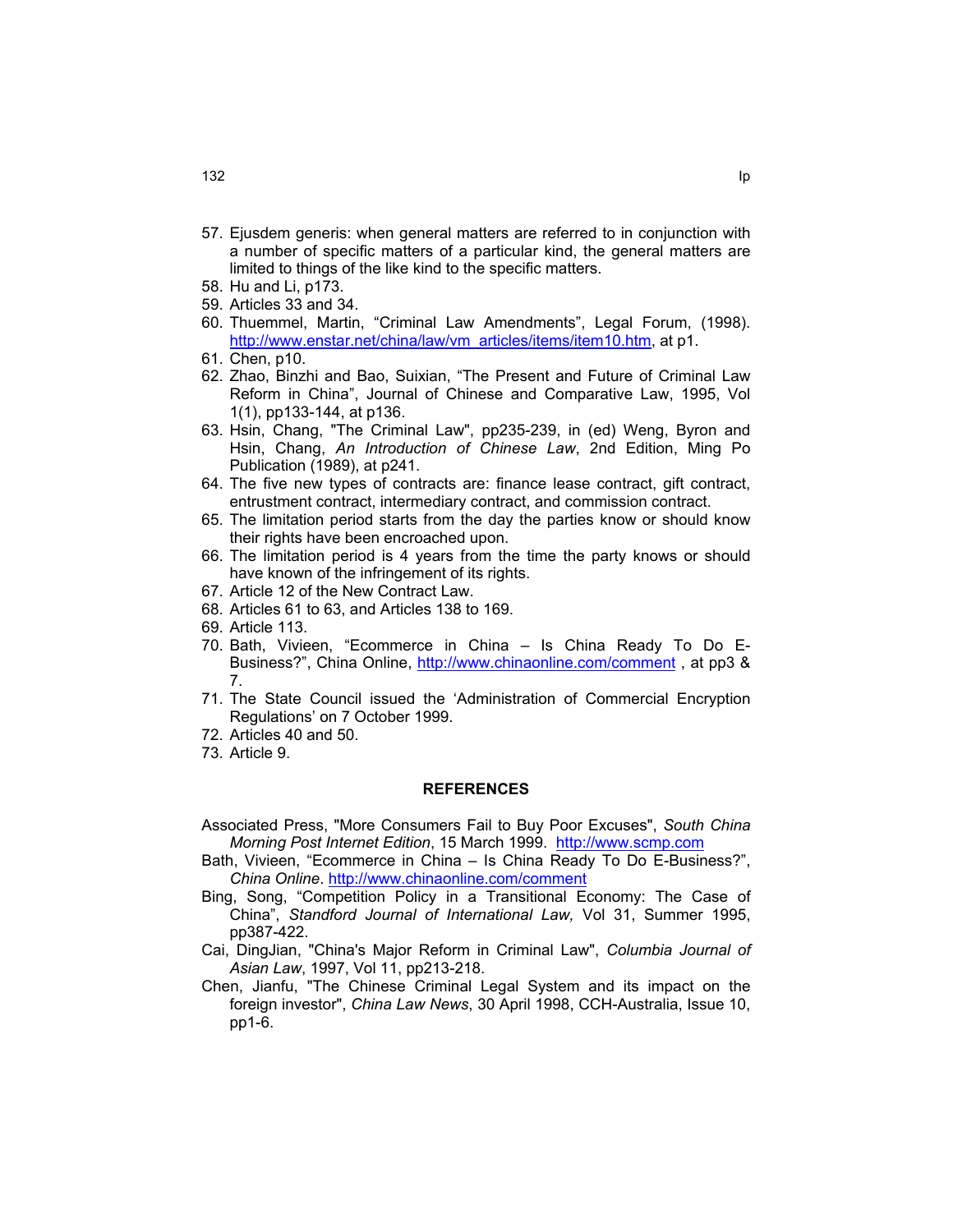*China Business Law Guide* (Loose-leaf service), 1997, CCH International.

*China Laws for Foreign Business - Business Regulations* (Loose-leaf service), Vol 1 and 4, 1997, CCH Asia Pacific.

*China Law and Practice,* Hong Kong: China Law and Practice Ltd (1993).

- Chiu, C.Y., Tsang, S.C., and Yang, C.F., "The Role of Face Situation and Attitudinal Antecedents in Chinese Consumer Complaint Behavior"*, The Journal of Social Psychology*, Vol 128, April 1988, pp173-180.
- Cohen, Jerome Alan, "Chinese Mediation on the Eve of Modernisation", *California Law Review,* 1966, Vol 54, pp1201 - 1226.
- Cohen, Jerome Alan, "The Criminal Law of the People's Republic of China", *Journal of Criminal Law and Criminology*, 1982, Vol 73, pp138-170.
- Gao, Tong, "Chinese Consumer Protection Philosophy", *Journal of Consumer Policy*, 14(3), 1991-1992, pp337-350.
- Geng, Cui, "The Different Faces of the Chinese Consumer", *The China Business Review*, July - August, 1997, pp34 - 38.
- Hsin, Chang, "The Criminal Law", pp235-239, in (ed) Weng, Byron and Hsin, Chang, *An Introduction of Chinese Law*, 2nd Edition, Ming Po Publication (1989).
- Hu, Kang Sheng and Li, Fu Cheng, '*Annotated Criminal Law of the People's Republic of China'*, Beijing: Legal Publication (1997).
- Hui, Zheng, *'Annotated Law of the People's Republic of China on the Protection of the Rights and Interests of Consumers'*, Nanjing University Publication (1994).
- Ip, Mary, "The Legal Protection of Consumers in China", *China International Business Symposium*, Shanghai University of Finance and Economics, 27- 29 May 1998, Shanghai, China, pp541-552.
- Ip, Mary, "Making Consumer Complaints to an Administrative Authority", *International Bar Association Asia Pacific Forum*, Vol 6, No 2, December 1998, pp11-12.
- Ip, Mary, "Implications of the New Chinese Criminal Law on Consumer Protection", *Consumer Law Journal*, Vol 7, No 1, 1999, pp49-57.
- Ip, Mary, "An Analysis of the Revised Chinese Criminal Law from the Perspective of Consumerism" *The 9th ENDEC World Conference on International Entrepreneurship*, Nanyang Technological University, 15-18 August 1999, Singapore, pp190-199.
- Journal Reporter, "Criminal Law Called for Revise", 30 April 1989, *Beijing Review*, p7.
- King, D.B. & Gao, Tong, *'Consumer Protection In China: Translations, Developments and Recommendations',* Littleton, CO:Rothman (1991).
- Kou, Zhengling, "Consumers Seeks Legal Protection", *Beijing Review*, May 6 12, 1996, pp11 - 14.
- Leng, Shao-Chuan & Chiu, Hungdah, "Criminal Justice in Post-mao China: Analysis and Documents", *Albany: State University of New York Press*, 1985, pp35-37.